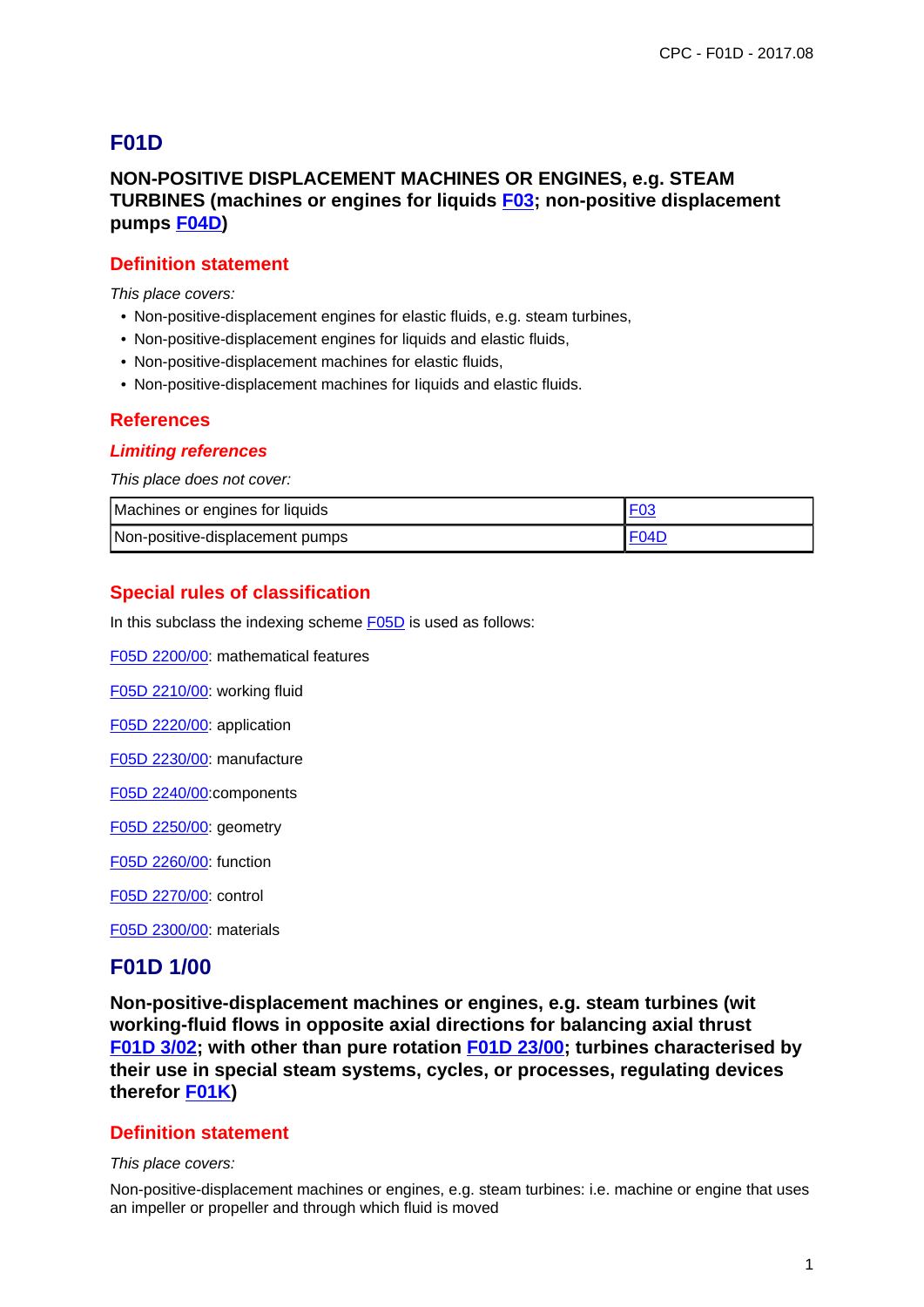### **Relationships with other classification places**

Machines or engines with working-fluid flows in opposite axial directions for balancing axial thrust F01D 3/02, with other than pure rotation F01D 23/00, turbines characterised by their use in special steam systems, cycles, or processes, regulating devices therefor **F01K** 

### **References**

#### **Limiting references**

This place does not cover:

| Machines or engines with working-fluid flows in opposite axial directions<br>for balancing axial thrust            | F01D 3/02  |
|--------------------------------------------------------------------------------------------------------------------|------------|
| Machines or engines with other than pure rotation                                                                  | F01D 23/00 |
| Turbines characterised by their use in special steam systems, cycles, or<br>processes, regulating devices therefor | F01K       |

# **F01D 1/02**

**with stationary working-fluid guiding means and bladed or like rotor, {e.g. multi-bladed impulse steam turbines} (F01D 1/24 takes precedence; without stationary working-fluid guiding means F01D 1/18)**

#### **References**

#### **Limiting references**

This place does not cover:

Machines or engines without stationary working-fluid guiding means  $\sqrt{\frac{F01D\ 1/18}{F01D\ 1/18}}$ 

### **Special rules of classification**

F01D 1/24 takes precedence

## **F01D 1/32**

**with pressure velocity transformation exclusively in rotor, e.g. the rotor rotating under the influence of jets issuing from the rotor, {e.g. Heron turbines (the working fluid being a combustion products F02C 3/165; jet propulsion plants per se F02K)}**

#### **Definition statement**

This place covers:

Aspects of working fluid being guided through a rotor construction such that the action of the expelled working fluid jet creates a reaction on the rotor, i.e. a turning motion is induced upon the rotor

#### **References**

#### **Limiting references**

This place does not cover:

| The working fluid being a combustion product | <b>F02C 3/165</b> |
|----------------------------------------------|-------------------|
| Jet propulsion plants per se                 | FO2K              |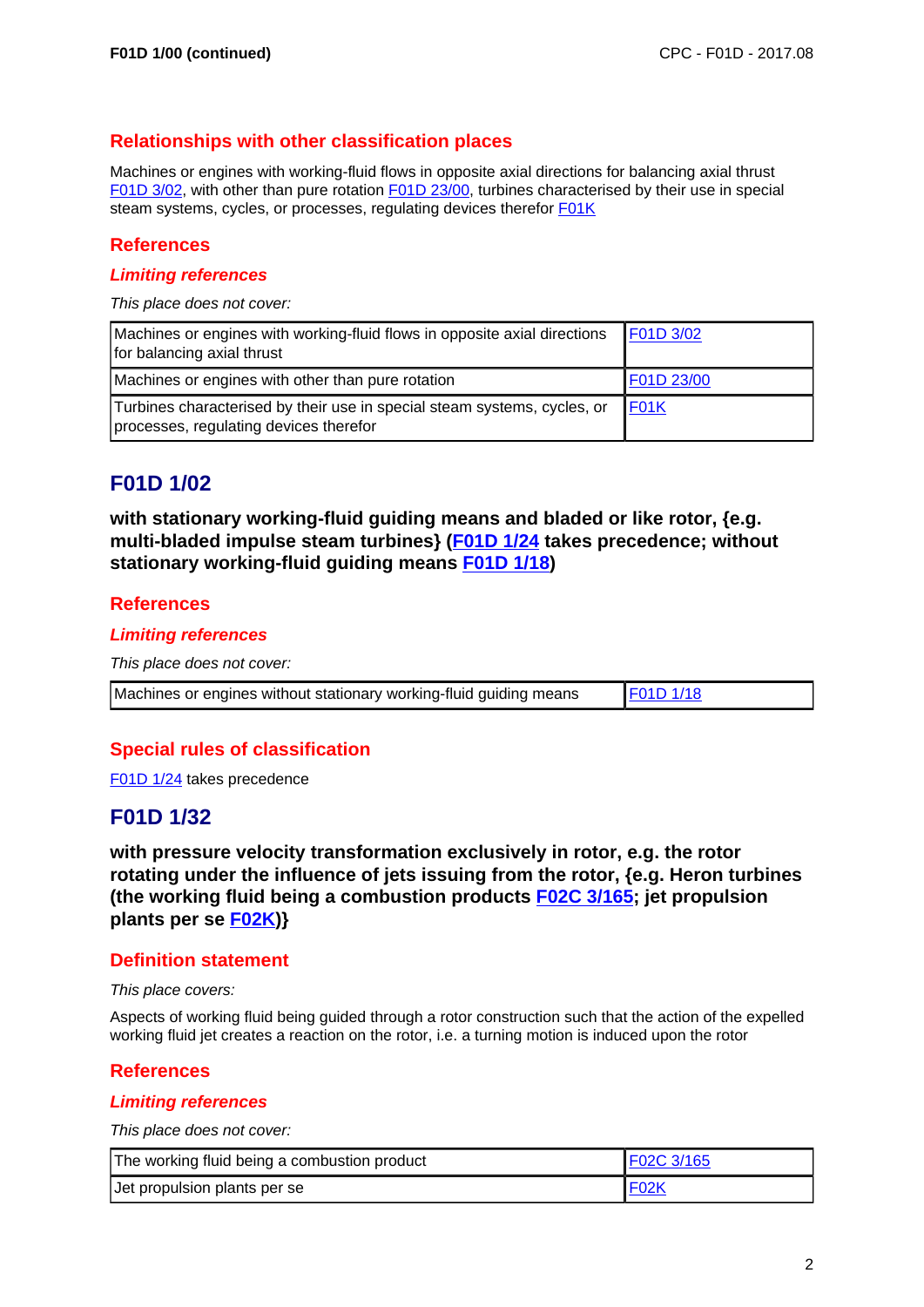Illustrative example of subject matter classified in F01D 1/32



taken from DE102009005872

# **F01D 1/36**

## **using fluid friction**

#### **Definition statement**

#### This place covers:

Aspects of extracting power from working fluid by making use of the viscous forces within the fluid, usually by the provision of a stack of closely arranged plates through which the working fluid is forced, such as e.g. a Tesla turbine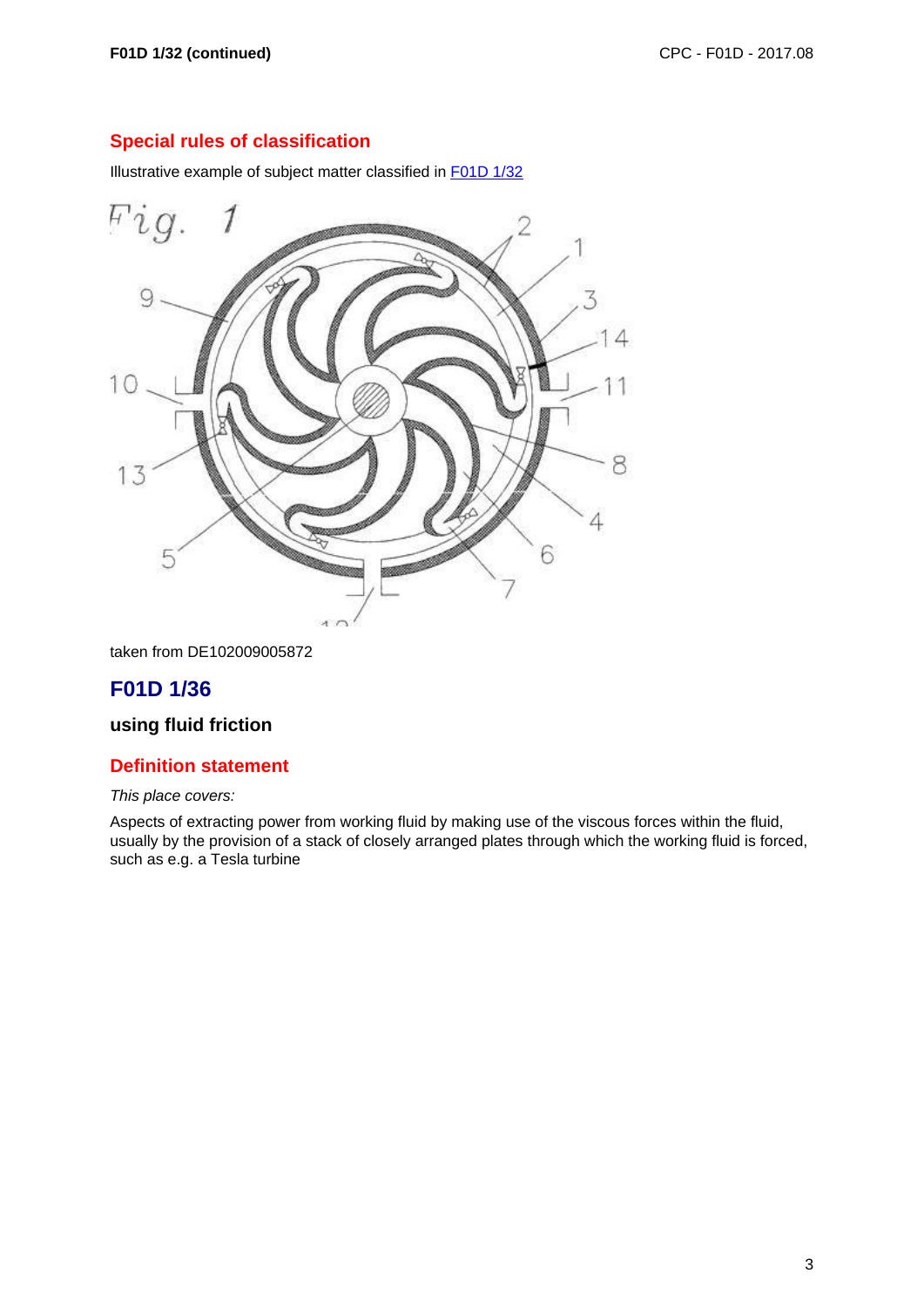Illustrative example of subject matter classified in F01D 1/36



taken from WO2009150427

# **F01D 1/38**

### **of the screw type**

## **Special rules of classification**

Illustrative example of subject matter classified in F01D 1/38

![](_page_3_Figure_10.jpeg)

taken from FR937311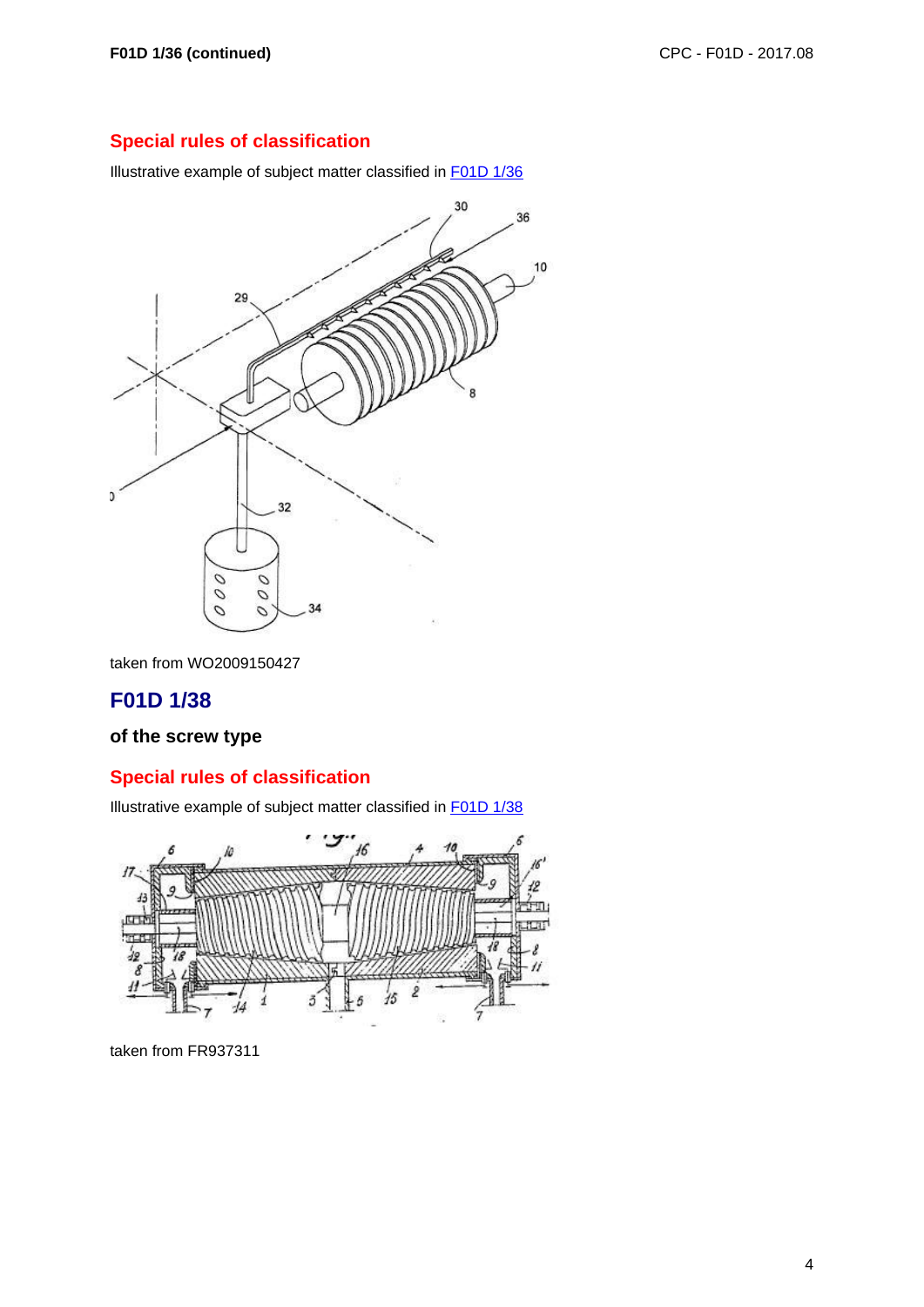# **F01D 3/02**

**characterised by having one fluid flow in one axial direction and another fluid flow in the opposite direction**

## **Special rules of classification**

Illustrative example of subject matter classified in F01D 3/02

![](_page_4_Picture_5.jpeg)

taken from FR937311

## **F01D 3/04**

#### **axial thrust being compensated by thrust-balancing dummy piston or the like**

#### **Special rules of classification**

Illustrative example of subject matter classified in F01D 3/04

![](_page_4_Figure_11.jpeg)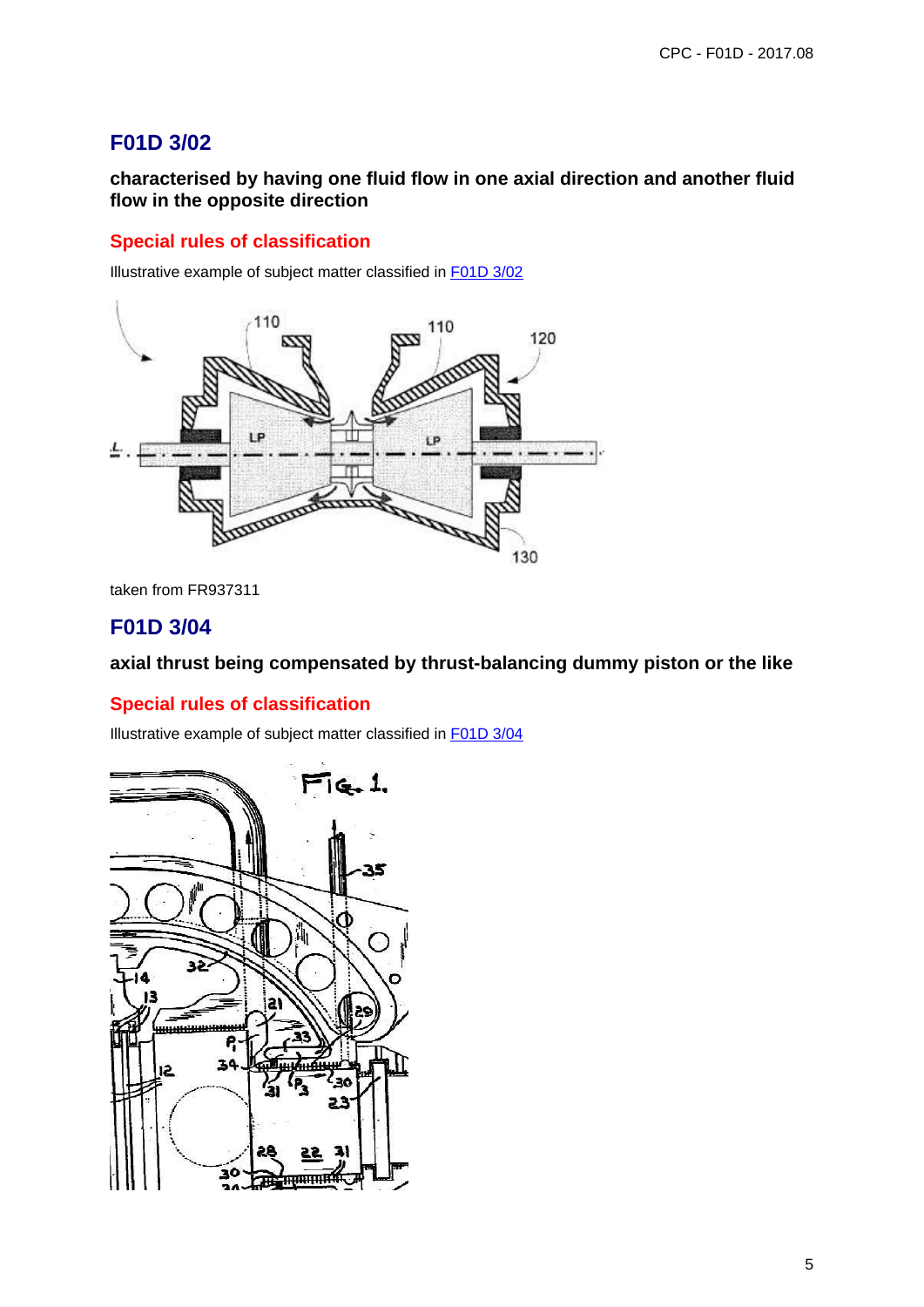taken from US2326112

# **F01D 5/00**

**Blades; Blade-carrying members (nozzle boxes F01D 9/02); Heating, heatinsulating, cooling or antivibration means on the blades or the members {(special arrangements in rotors dealing with breaking off of part thereof F01D 21/045)}**

### **References**

#### **Informative references**

Attention is drawn to the following places, which may be of interest for search:

| Nozzle boxes                                                             | I F01D 9/02 |
|--------------------------------------------------------------------------|-------------|
| Special arrangements in rotors dealing with breaking off of part thereof | F01D 21/045 |

# **F01D 5/005**

### **{Repairing methods or devices}**

### **References**

#### **Informative references**

Attention is drawn to the following places, which may be of interest for search:

| Restoring or reconditioning fractured or cracked metal turbine<br>components, e.g. blades or rotors | <b>B23P 6/045</b> |
|-----------------------------------------------------------------------------------------------------|-------------------|
| Maintenance management and planing of maintenance routines                                          | G05B 23/00        |

# **F01D 5/021**

### **{for flow machines or engines with only one axial stage (for more than one stage F01D 5/06)}**

### **References**

#### **Informative references**

| For more than one stage |  |
|-------------------------|--|
|-------------------------|--|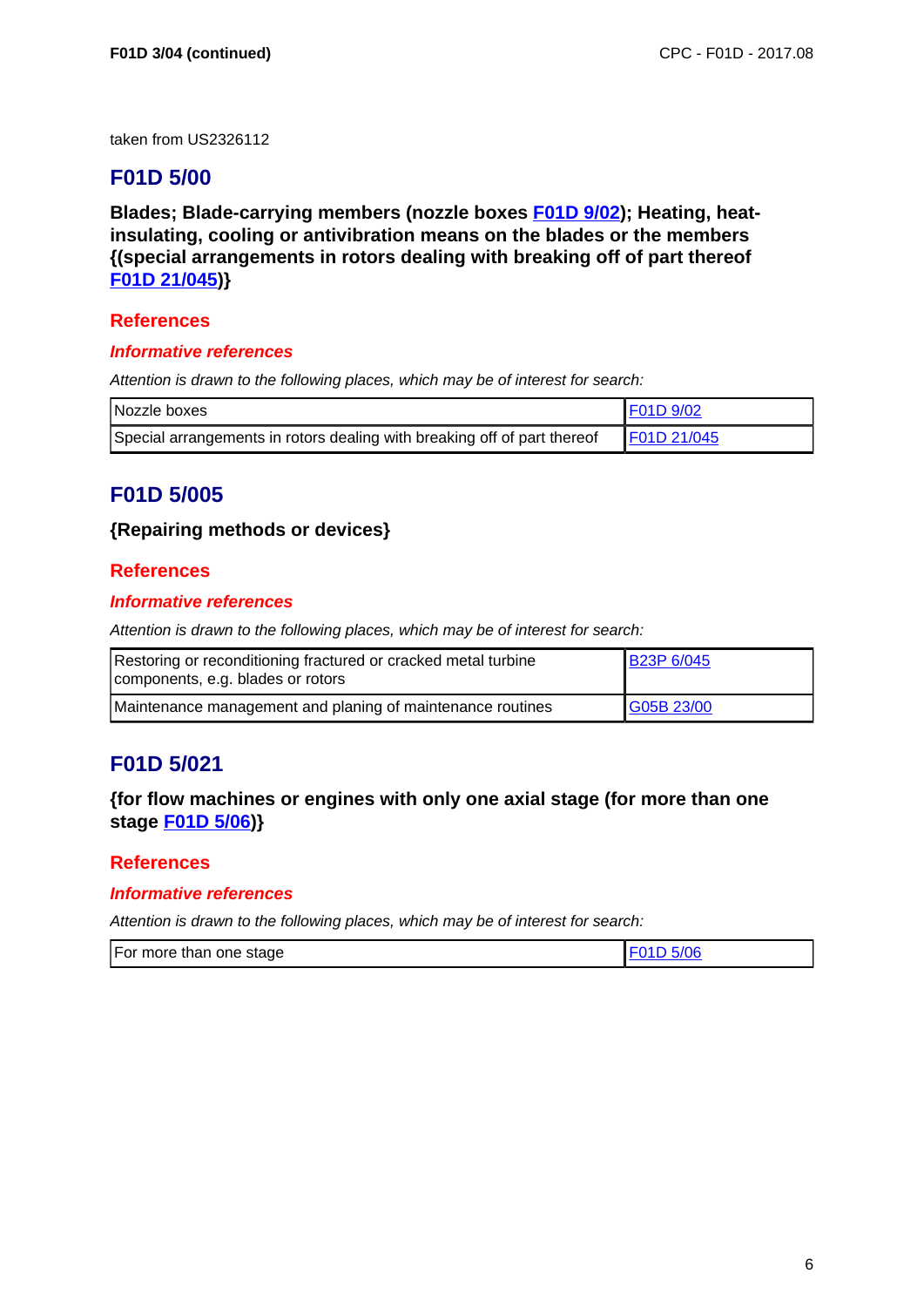Illustrative example of subject matter classified in F01D 5/021

![](_page_6_Picture_4.jpeg)

taken from GB944166

# **F01D 5/022**

# **{with concentric rows of axial blades}**

# **Special rules of classification**

Illustrative example of subject matter classified in F01D 5/022

![](_page_6_Figure_10.jpeg)

taken from US6578351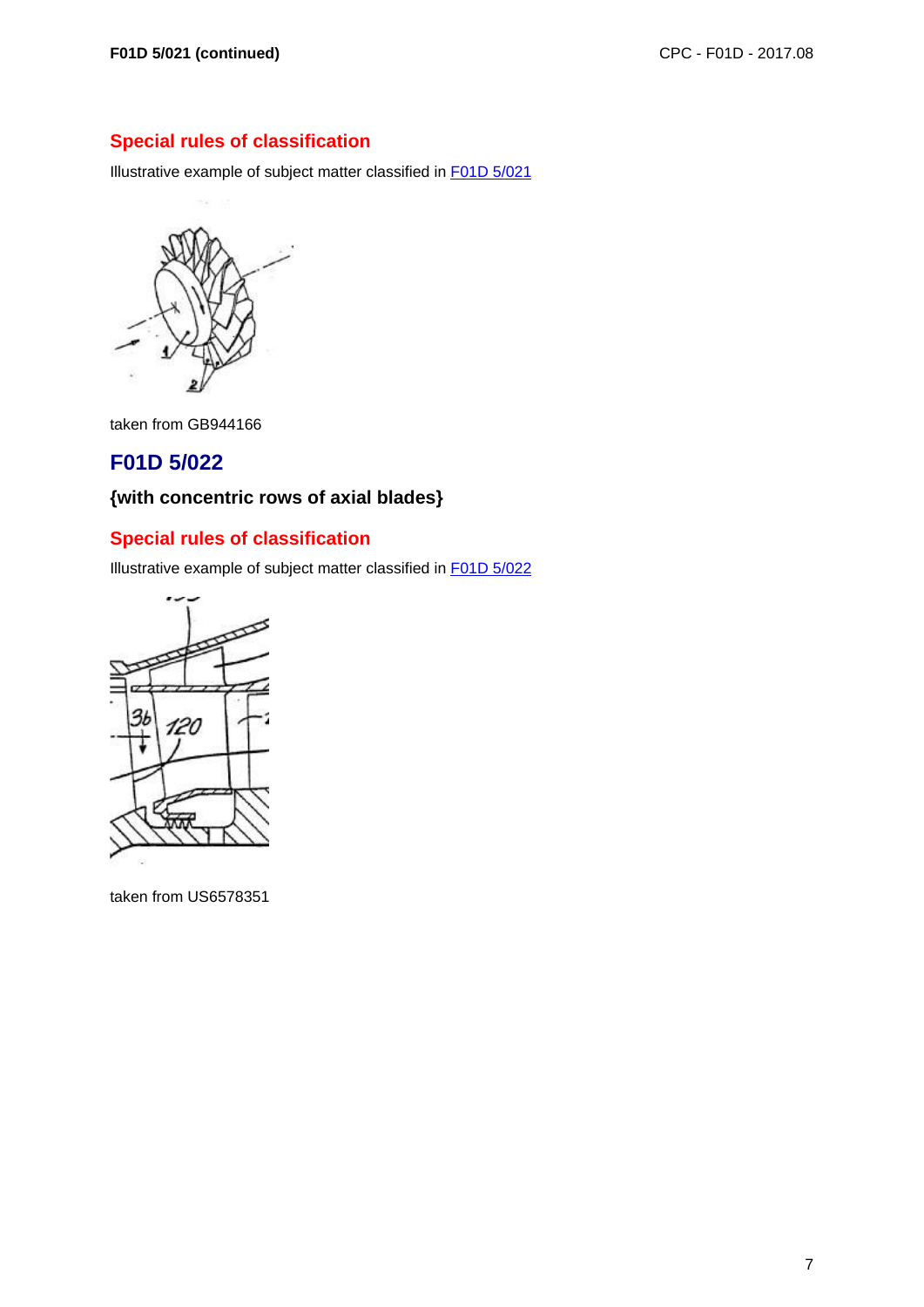# **F01D 5/023**

## **{of the screw type}**

## **Special rules of classification**

Illustrative example of subject matter classified in F01D 5/023

![](_page_7_Picture_5.jpeg)

taken from US4500254

# **F01D 5/025**

**{Fixing blade carrying members on shafts (attachment of a member on a shaft in general F16D 1/06; for non-positive displacement pumps F04D 29/00)}**

### **References**

#### **Informative references**

Attention is drawn to the following places, which may be of interest for search:

| For non-positive displacement pumps          | F04D 29/00        |
|----------------------------------------------|-------------------|
| Attachment of a member on a shaft in general | $\vert$ F16D 1/06 |

## **Special rules of classification**

Illustrative example of subject matter classified in F01D 5/025

![](_page_7_Picture_15.jpeg)

taken from US2010297468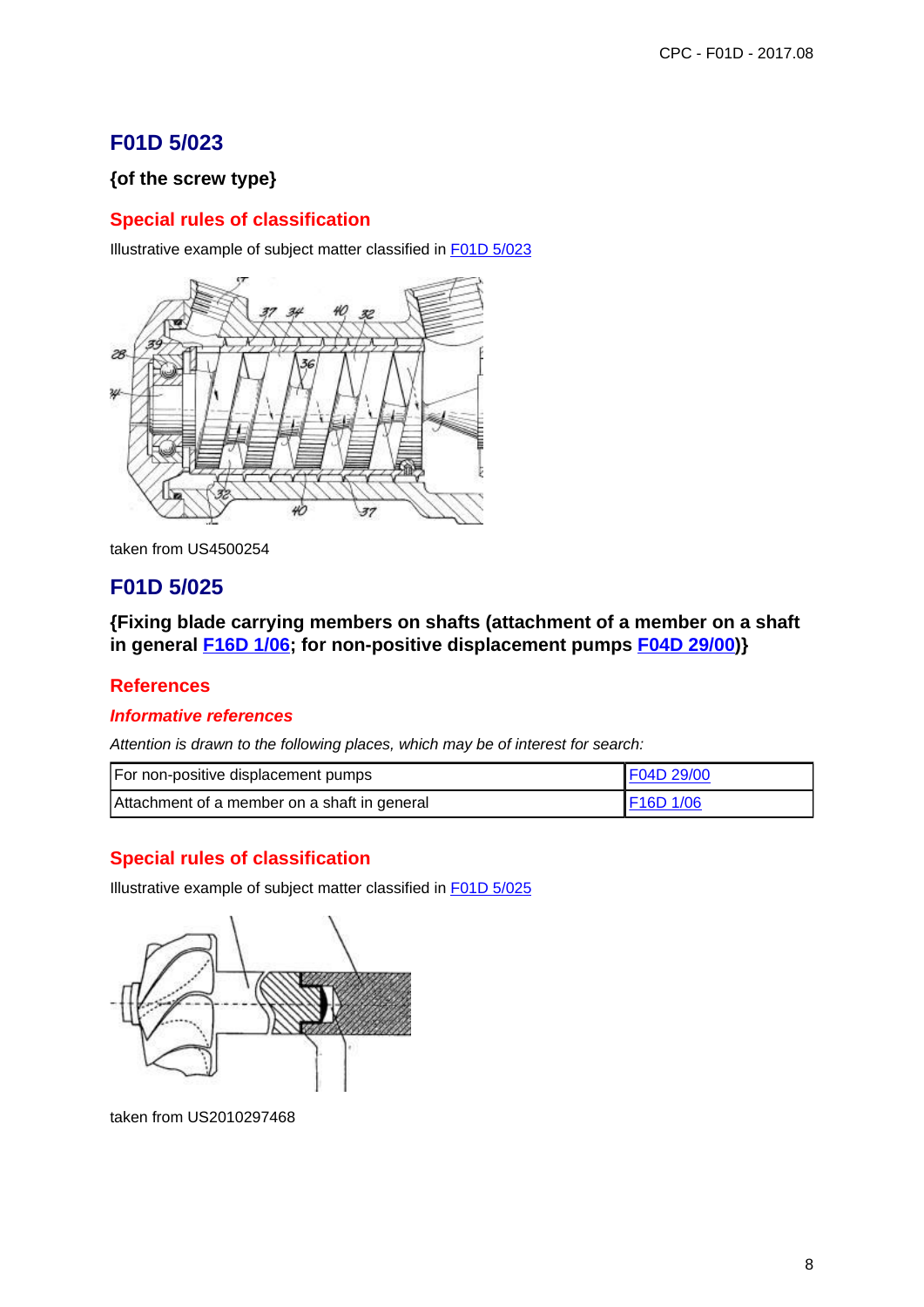# **F01D 5/026**

## **{Shaft to shaft connections}**

## **Special rules of classification**

Illustrative example of subject matter classified in F01D 5/026

![](_page_8_Figure_5.jpeg)

taken from US2010226786

# **F01D 5/028**

### **{the rotor disc being formed of sheet laminae (rotor blade aggregates of unitary construction F01D 5/34)}**

### **Definition statement**

#### This place covers:

Rotor discs which are made by stacking several sheets of metallic or composite plate like elements together and attaching them to each other, e.g. by gluing or clamping in order to form a single rotor disk or a stacked rotor assembly.

### **References**

#### **Informative references**

| Rotor blade aggregates of unitary construction such as bladed disks<br>(BLISKS) or other integrally manufactured rotor and disc arrangements,<br>e.g. machined from a billet, manufactured by composite materials or | F01D 5/34 |
|----------------------------------------------------------------------------------------------------------------------------------------------------------------------------------------------------------------------|-----------|
| manufactured individually and finally joined to a non separable unit, e.g.<br>by friction welding                                                                                                                    |           |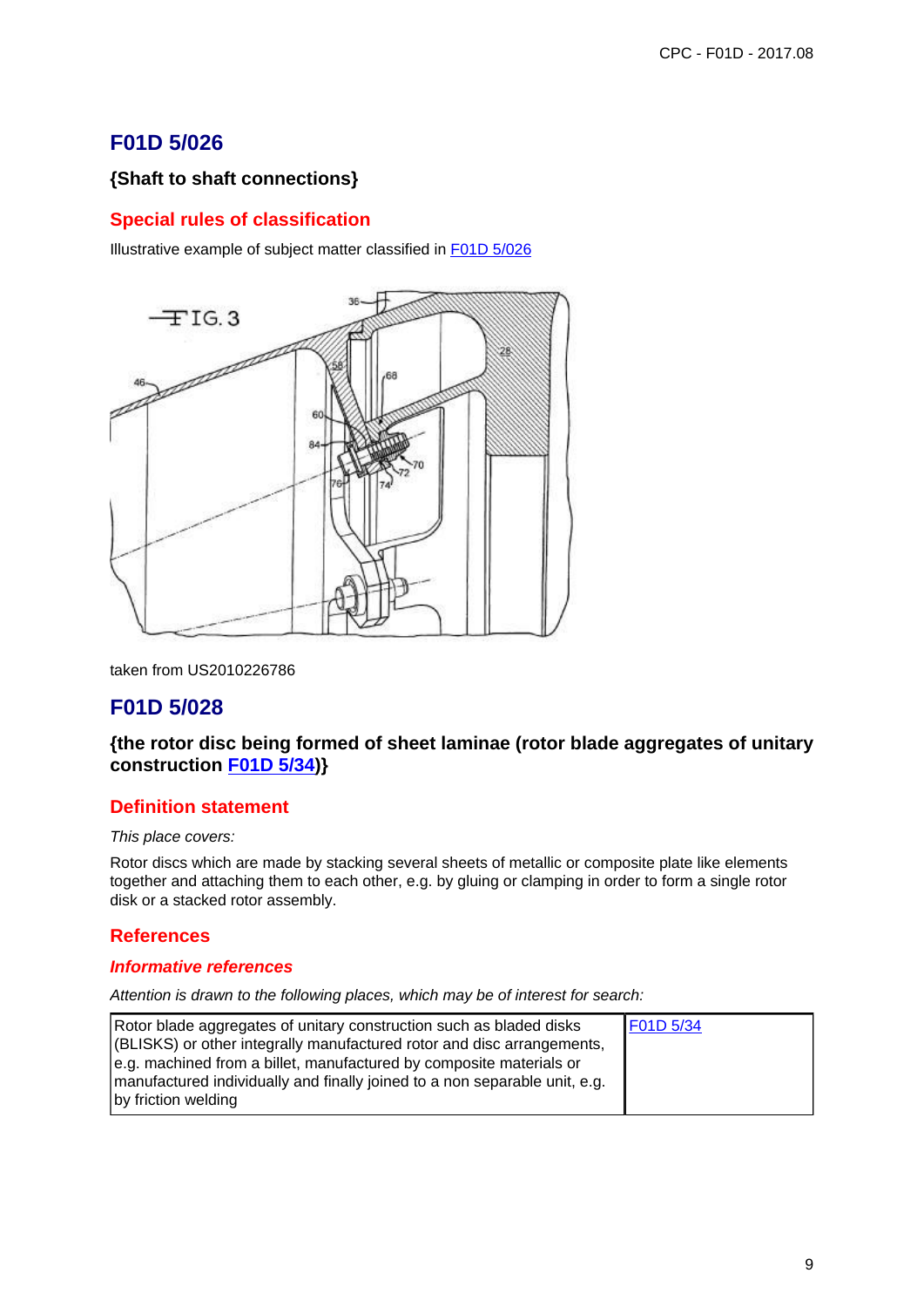Illustrative example of subject matter classified in F01D 5/028

![](_page_9_Figure_4.jpeg)

taken from GB630395

# **F01D 5/03**

**Annular blade-carrying members having blades on the inner periphery of the annulus and extending inwardly radially, i.e. inverted rotors**

## **Special rules of classification**

Illustrative example of subject matter classified in F01D 5/03

![](_page_9_Figure_10.jpeg)

taken from US2006016172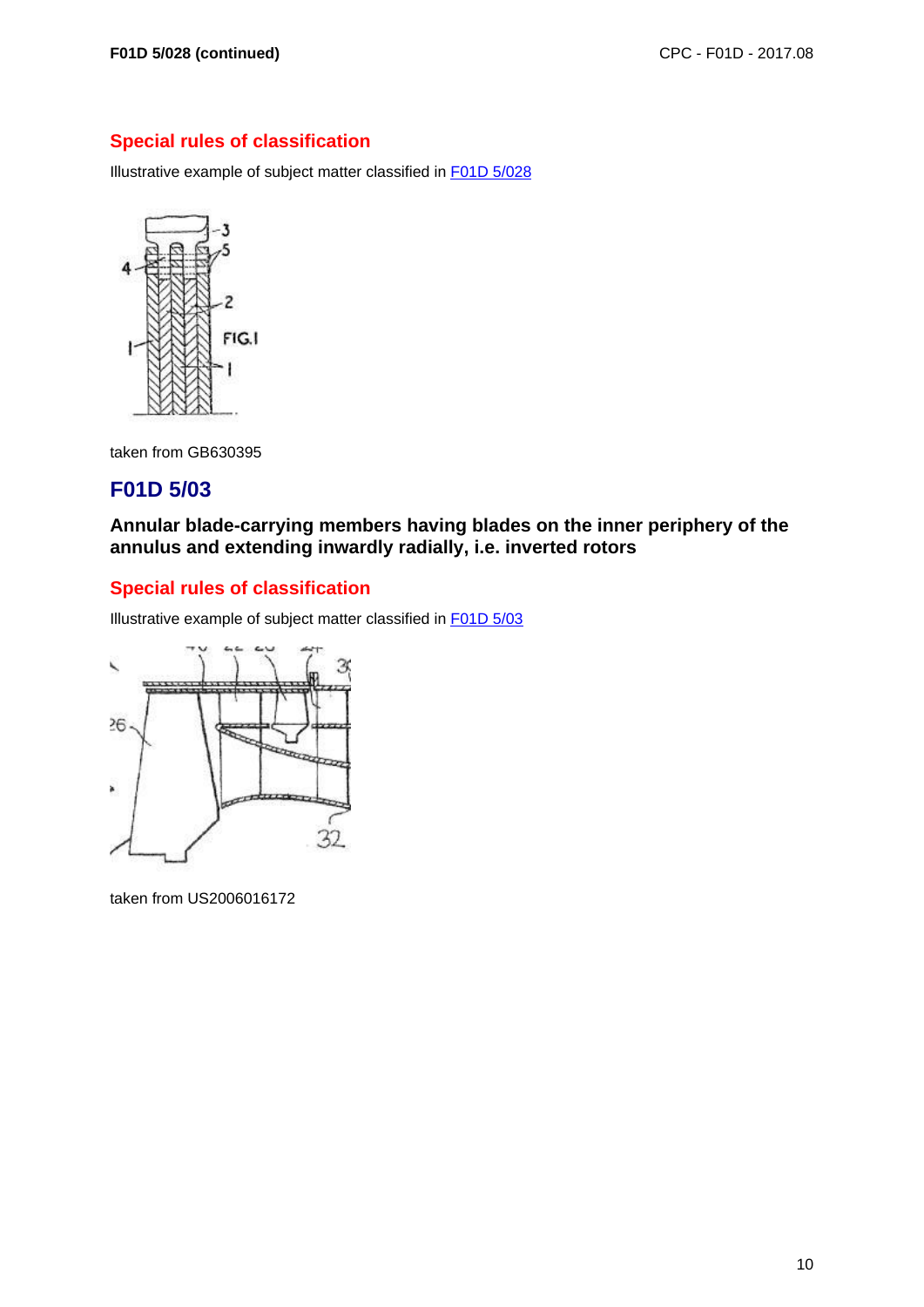# **F01D 5/04**

## **for radial-flow machines or engines**

## **Special rules of classification**

Illustrative example of subject matter classified in F01D 5/04

![](_page_10_Picture_5.jpeg)

taken from JP59113202

# **F01D 5/041**

## **{of the Ljungström type}**

## **Definition statement**

#### This place covers:

Ljungström type machines in which the working fluid usually flows radially outwardly between two counter rotating bladed plates or more generally speaking turbines in which the fluid is expanded in a radial direction passing through consecutive turbine stages, wherein the turbine blades are mounted in circular alternating rows on plate like structures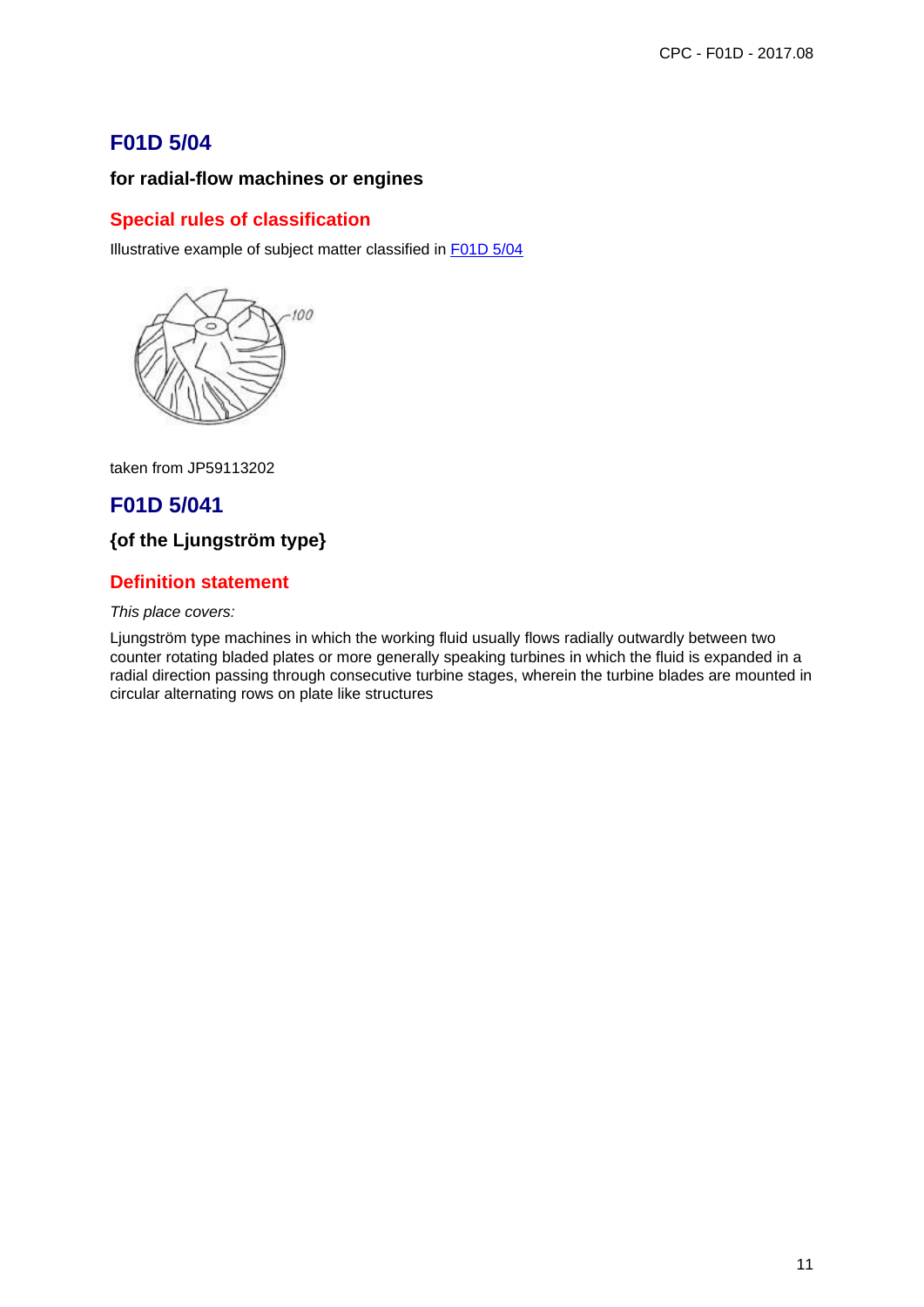Illustrative example of subject matter classified in F01D 5/041

![](_page_11_Figure_4.jpeg)

taken from EP811752

# **F01D 5/045**

**{the wheel comprising two adjacent bladed wheel portions, e.g. with interengaging blades for damping vibrations}**

## **Special rules of classification**

Illustrative example of subject matter classified in F01D 5/045

![](_page_11_Figure_10.jpeg)

taken from US4183719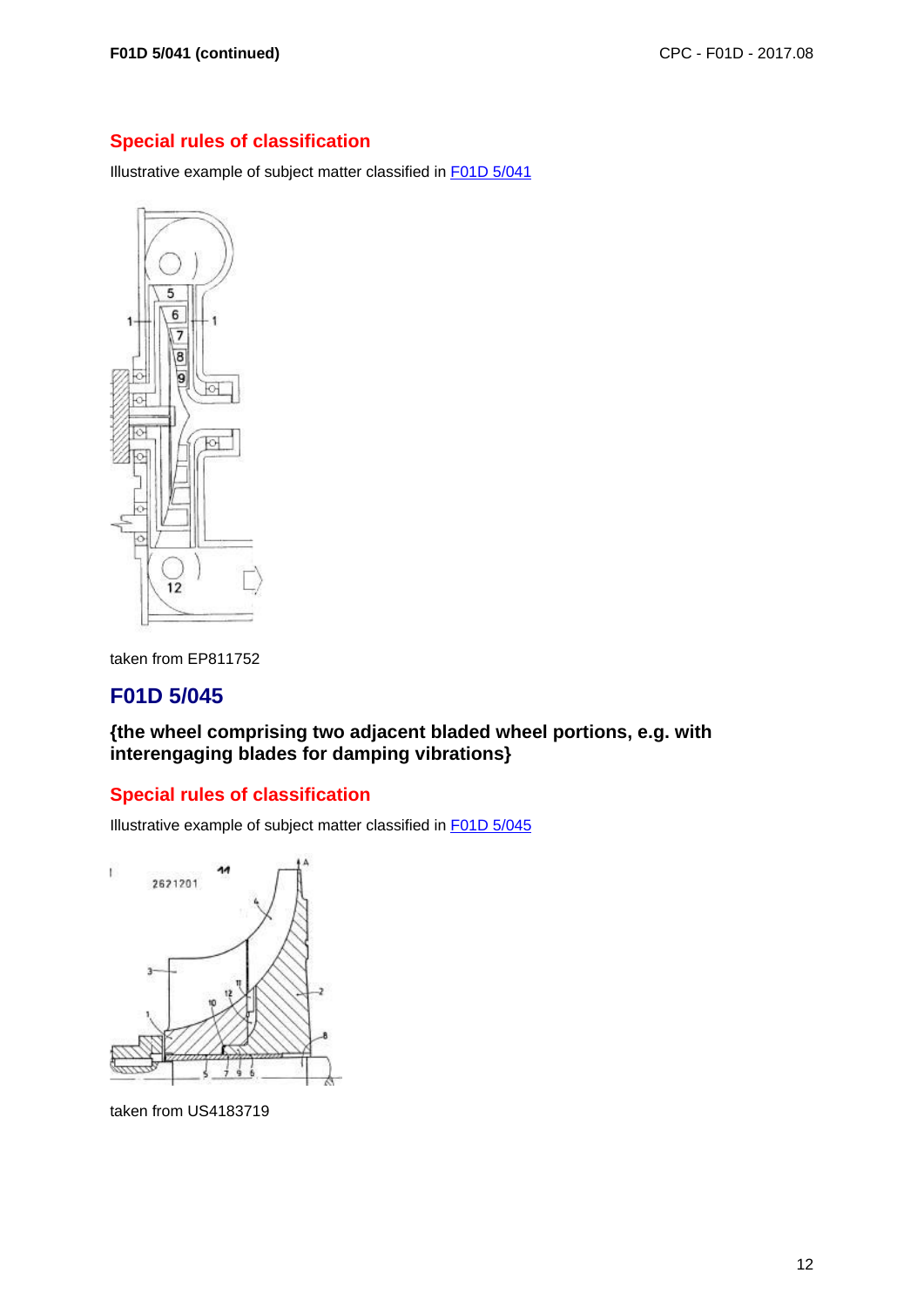# **F01D 5/16**

### **for counteracting blade vibration**

### **Definition statement**

This place covers:

All aspects of blade vibration and countermeasures thereof if related to the blade itself and its construction

#### **References**

#### **Informative references**

Attention is drawn to the following places, which may be of interest for search:

| Measuring mechanical vibrations |  |
|---------------------------------|--|
|---------------------------------|--|

## **Special rules of classification**

Illustrative example of subject matter classified in F01D 5/16

![](_page_12_Figure_12.jpeg)

taken from US6033186

## **F01D 5/186**

### **{Film cooling (F01D 5/187 takes precedence)}**

### **Definition statement**

This place covers:

All aspects of film cooled blades, arrangement and shape of film cooling holes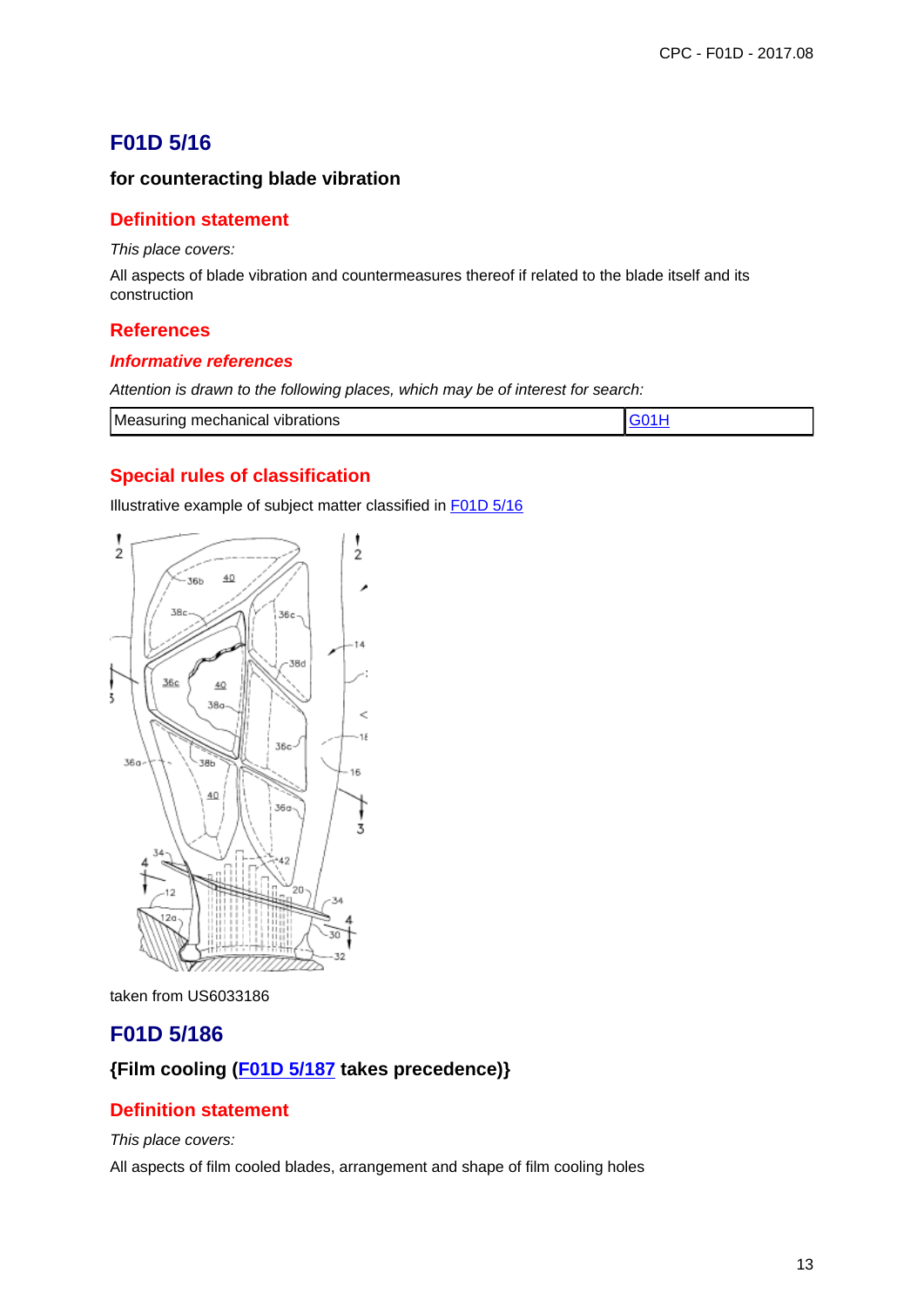Illustrative example of subject matter classified in F01D 5/186

![](_page_13_Figure_4.jpeg)

taken from EP2267276

## **Glossary of terms**

In this place, the following terms or expressions are used with the meaning indicated:

| Shower head (cooling) | ditto                                                                                                                          |
|-----------------------|--------------------------------------------------------------------------------------------------------------------------------|
| Film cooling          | expression used in order to describe the cooling technology used<br>In order to cool a blade with an external layer of coolant |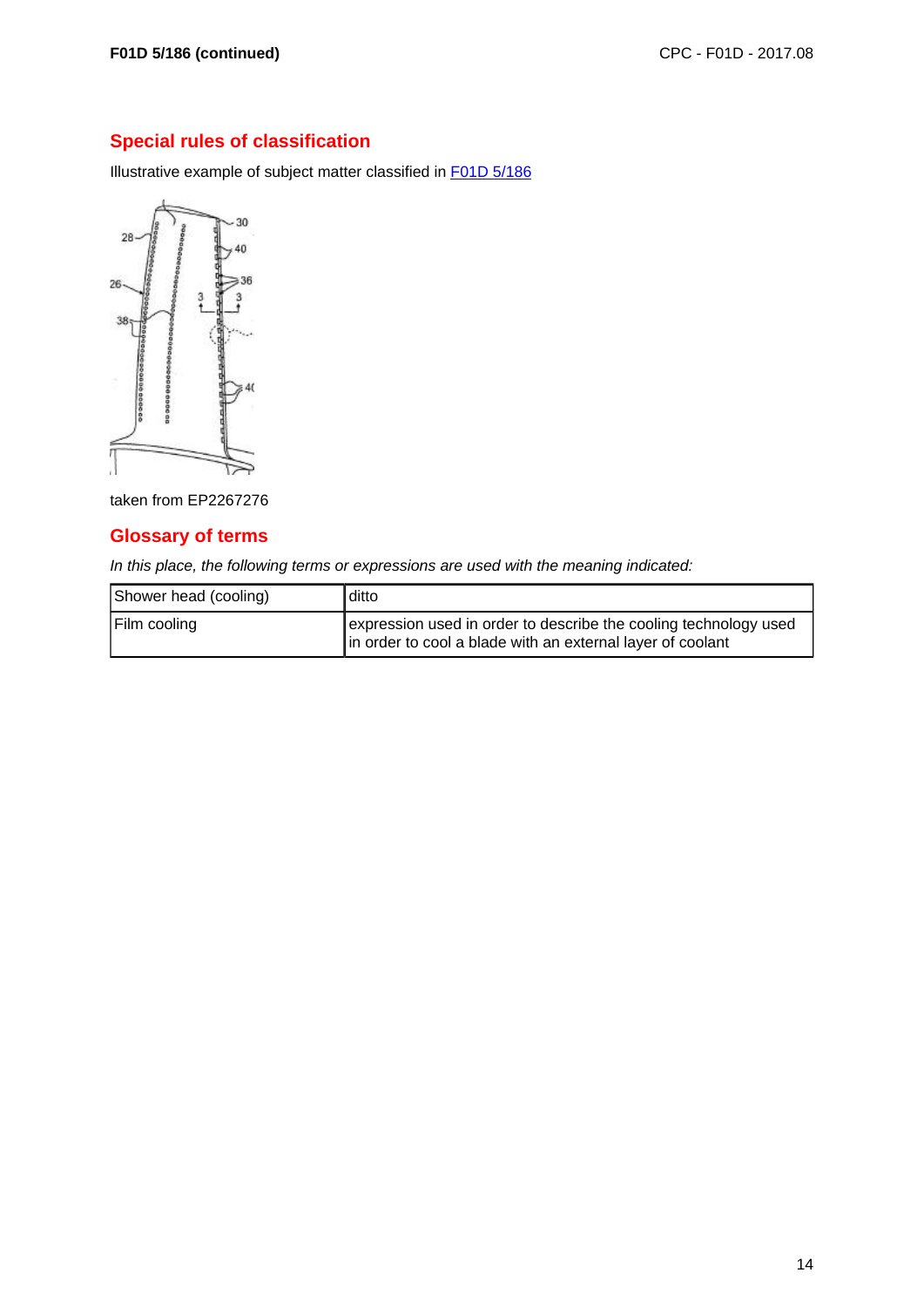# **F01D 5/187**

# **{Convection cooling}**

# **Special rules of classification**

Illustrative example of subject matter classified in F01D 5/187

![](_page_14_Figure_5.jpeg)

taken from EP2299058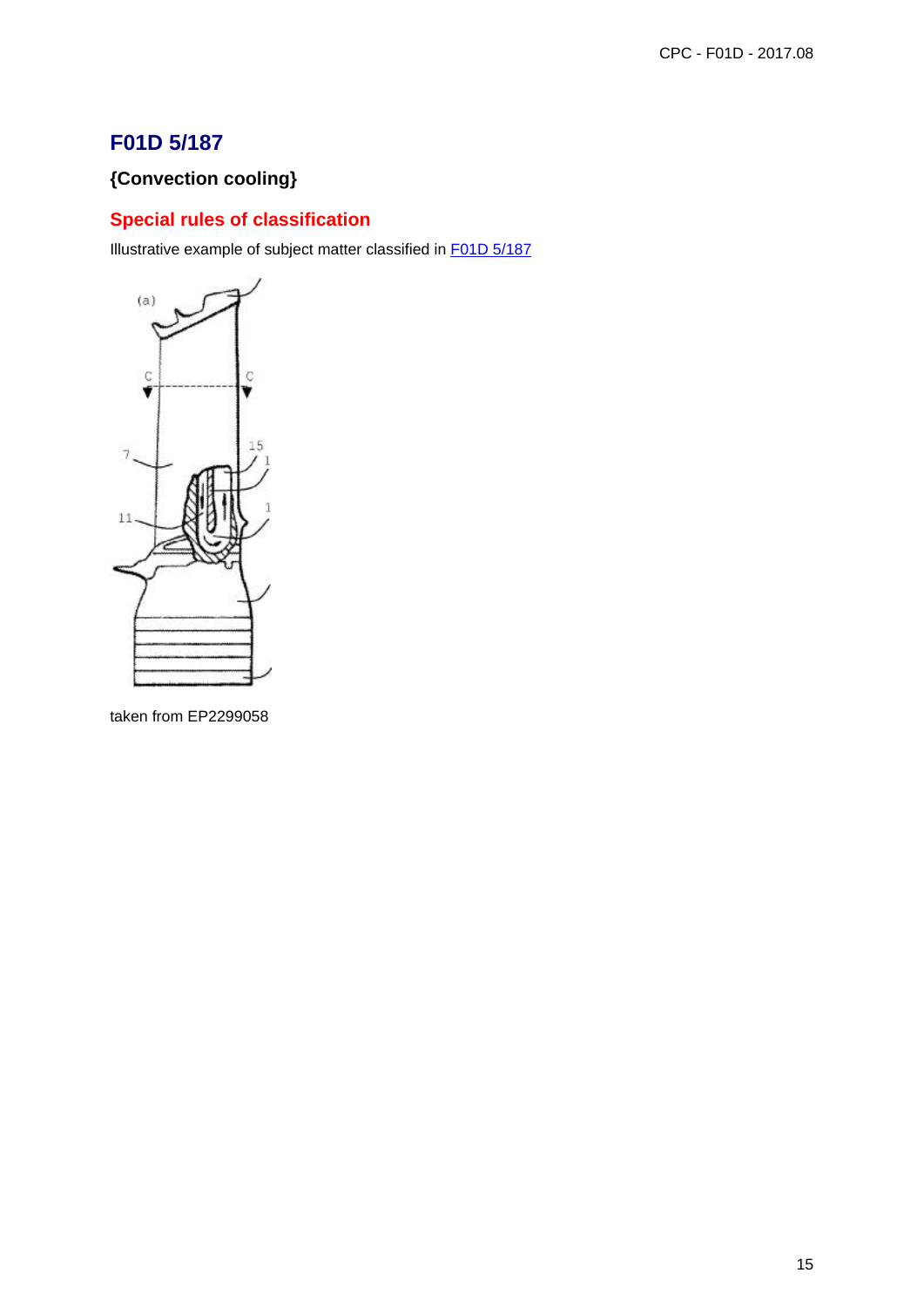# **F01D 5/188**

**{with an insert in the blade cavity to guide the cooling fluid, e.g. forming a separation wall}**

## **Special rules of classification**

Illustrative example of subject matter classified in F01D 5/188

![](_page_15_Figure_5.jpeg)

taken from EP2107214

# **F01D 5/189**

### **{the insert having a tubular cross-section, e.g. airfoil shape}**

### **Special rules of classification**

Illustrative example of subject matter classified in F01D 5/189

![](_page_15_Figure_11.jpeg)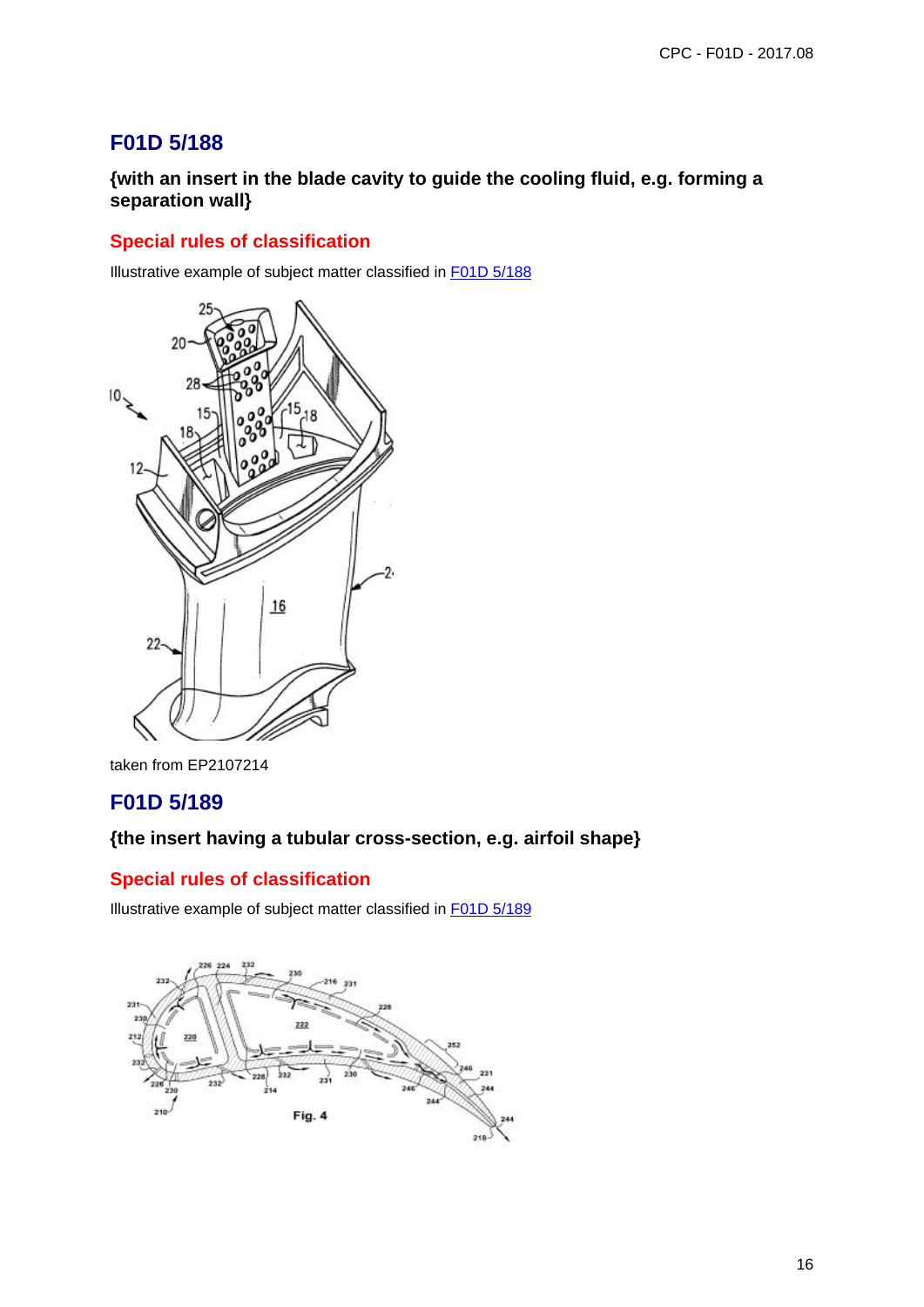taken from US2010124499

# **F01D 5/20**

**Specially-shaped blade tips to seal space between tips and stator {(F01D 5/225 takes precedence)}**

### **Special rules of classification**

Illustrative example of subject matter classified in F01D 5/20

![](_page_16_Figure_7.jpeg)

taken from EP1367222

# **F01D 5/22**

#### **Blade-to-blade connections, {e.g. for damping vibrations}**

### **References**

#### **Informative references**

| In combination with seals | F01D 11/005 and lower |
|---------------------------|-----------------------|
|                           | l subclasses          |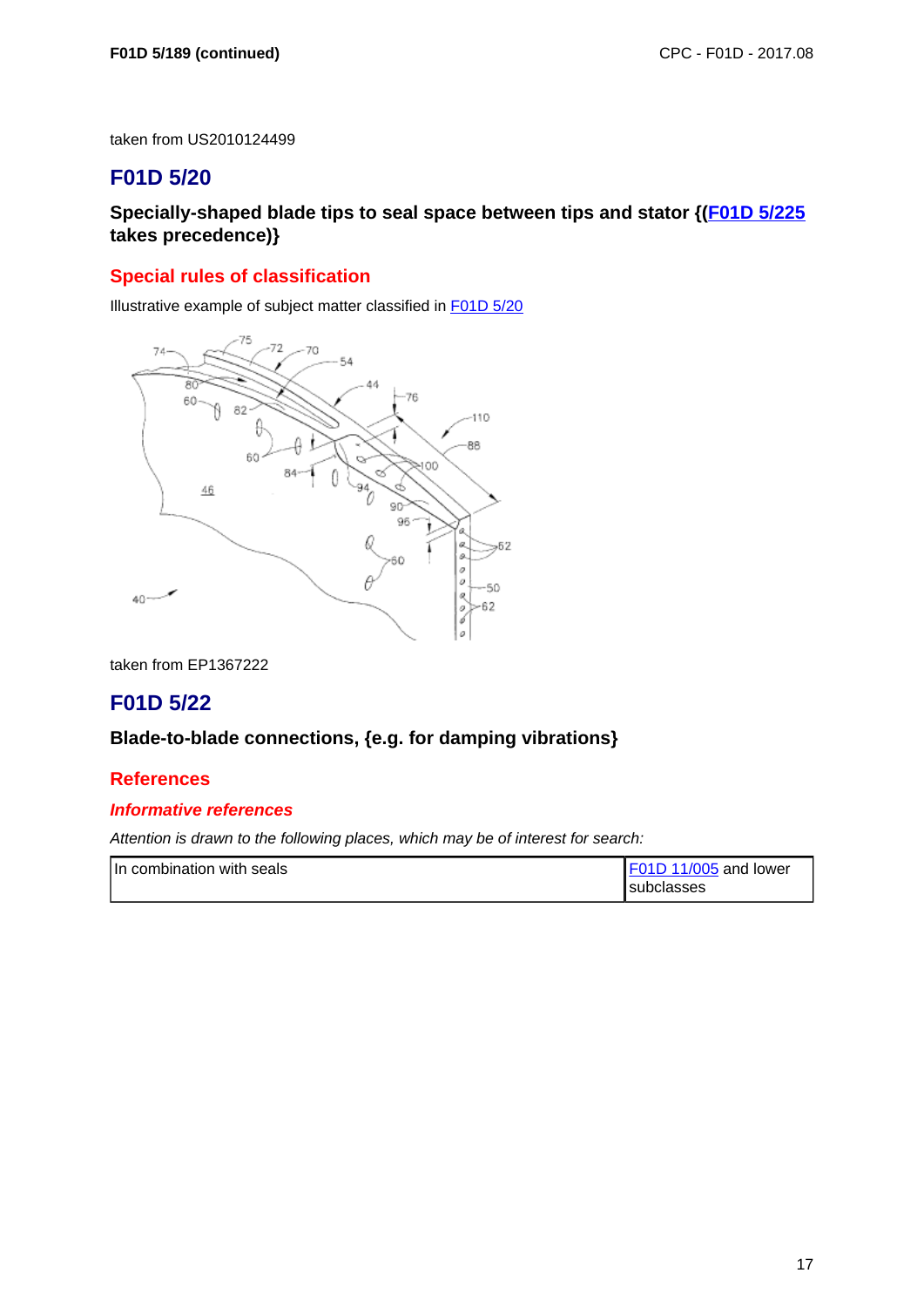Illustrative example of subject matter classified in F01D 5/22

![](_page_17_Figure_4.jpeg)

taken from US6402474

#### F05D 2260/96

allocate this Indexing Code if document is addressing vibrations and damping thereof

# **F01D 5/24**

## **using wire or the like**

#### **Special rules of classification**

Illustrative example of subject matter classified in F01D 5/24

![](_page_17_Figure_12.jpeg)

taken from JP59108804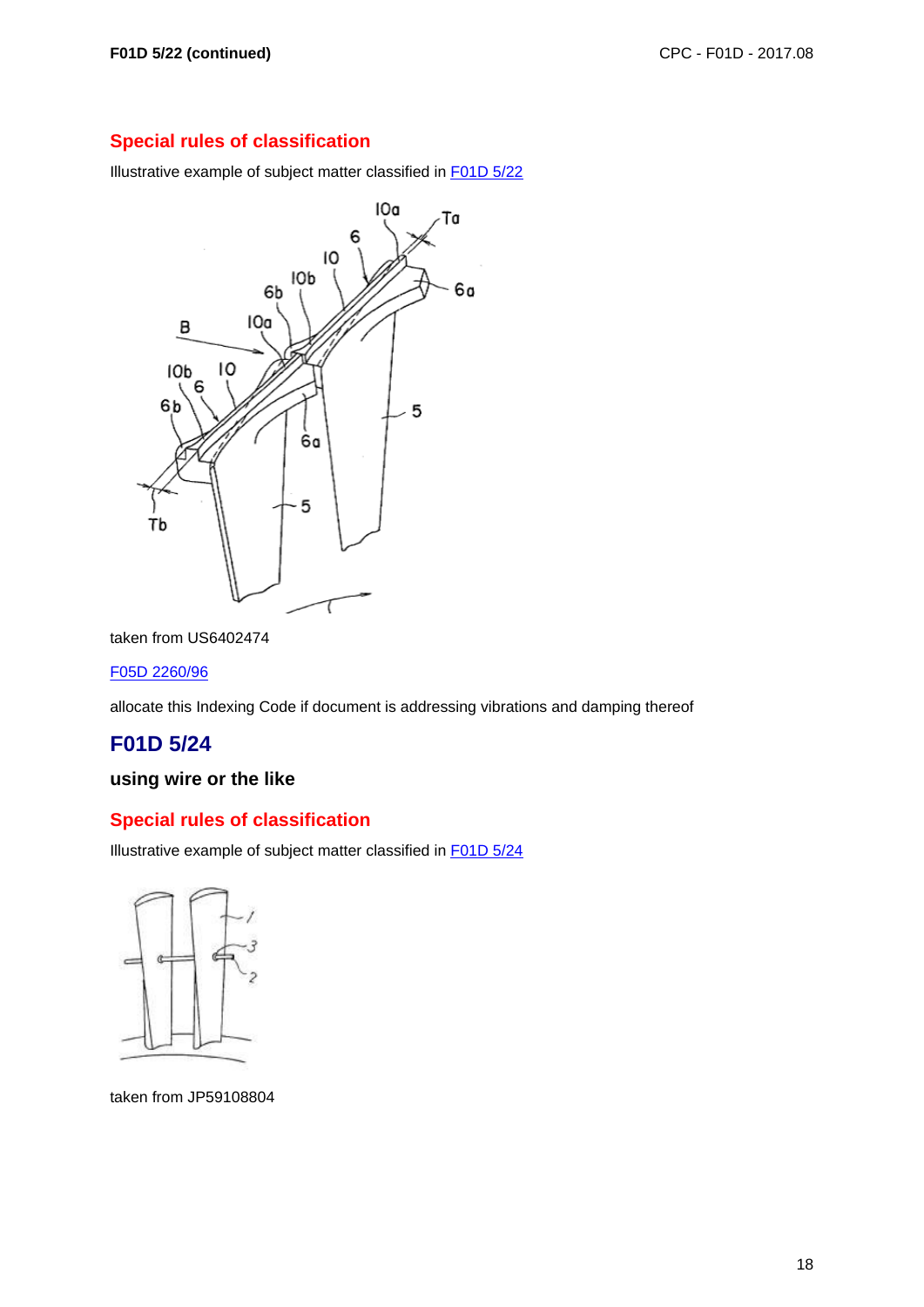# **F01D 5/26**

**Antivibration means not restricted to blade form or construction or to blade-toblade connections {or to the use of particular materials}**

## **References**

#### **Informative references**

Attention is drawn to the following places, which may be of interest for search:

| <b>Measuring mechanical</b><br><b>vibrations</b> |  |
|--------------------------------------------------|--|

### **Special rules of classification**

Illustrative example of subject matter classified in F01D 5/26

![](_page_18_Figure_9.jpeg)

taken from EP1980715

# **F01D 5/28**

**Selecting particular materials; {Particular measures relating thereto;} Measures against erosion or corrosion**

#### **References**

#### **Informative references**

Attention is drawn to the following places, which may be of interest for search:

| Making articles from metallic powder |  |
|--------------------------------------|--|
|--------------------------------------|--|

## **F01D 5/282**

### **{Selecting composite materials, e.g. blades with reinforcing filaments}**

### **Relationships with other classification places**

| Shaping/repair of composites |  |
|------------------------------|--|
|                              |  |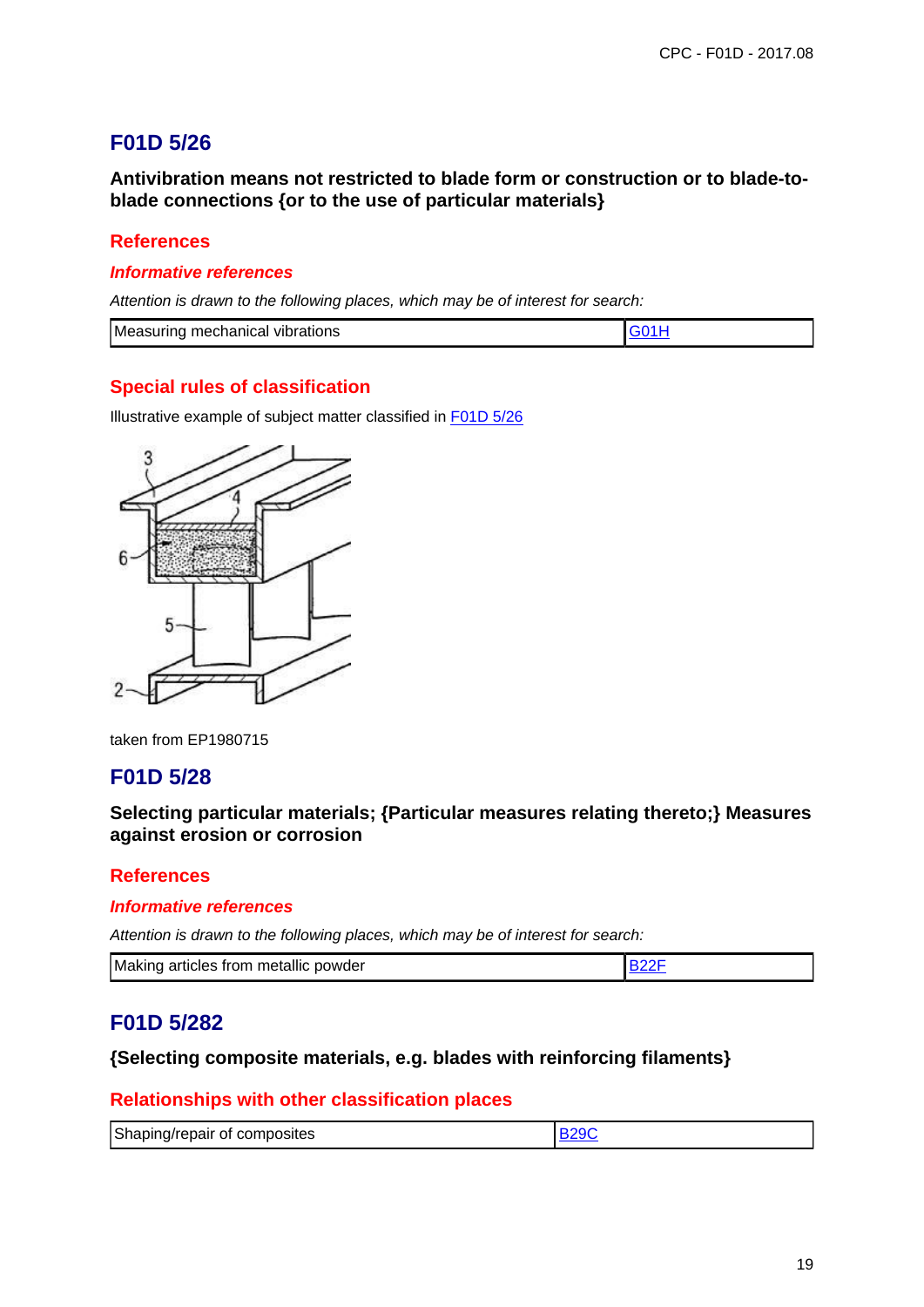Indexing Code-codes for fibers, materials, resin etc. in F05D 2300/00

# **F01D 5/288**

## **{Protective coatings for blades}**

### **References**

#### **Informative references**

Attention is drawn to the following places, which may be of interest for search:

| Coatings in general | C <sub>23</sub> C 28/00 |
|---------------------|-------------------------|
|                     |                         |

## **Special rules of classification**

Composition of the coating(s) is covered by C23C 28/00

# **F01D 5/3007**

## **{of axial insertion type}**

## **Special rules of classification**

Illustrative example of subject matter classified in F01D 5/3007

![](_page_19_Picture_16.jpeg)

taken from EP2233696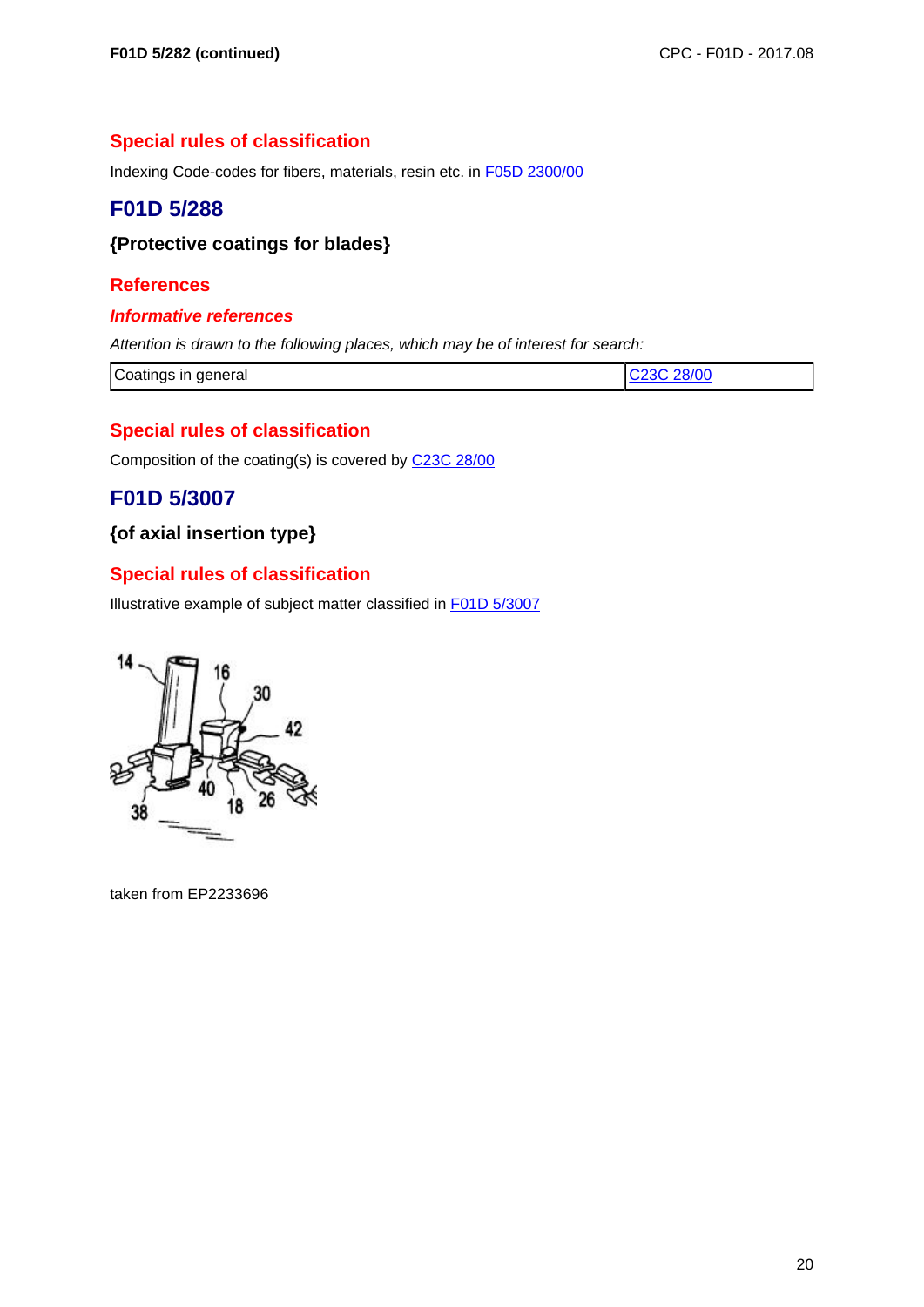# **F01D 5/3015**

## **{with side plates}**

# **Special rules of classification**

Illustrative example of subject matter classified in F01D 5/3015

![](_page_20_Figure_5.jpeg)

taken from EP1895103

# **F01D 7/00**

## **Rotors with blades adjustable in operation; Control thereof (for reversing F01D 1/30)**

### **Definition statement**

#### This place covers:

Rotors with blades adjustable in operation, e.g. unshrouded fans with a single rotor or two counterrotating rotors

![](_page_20_Figure_12.jpeg)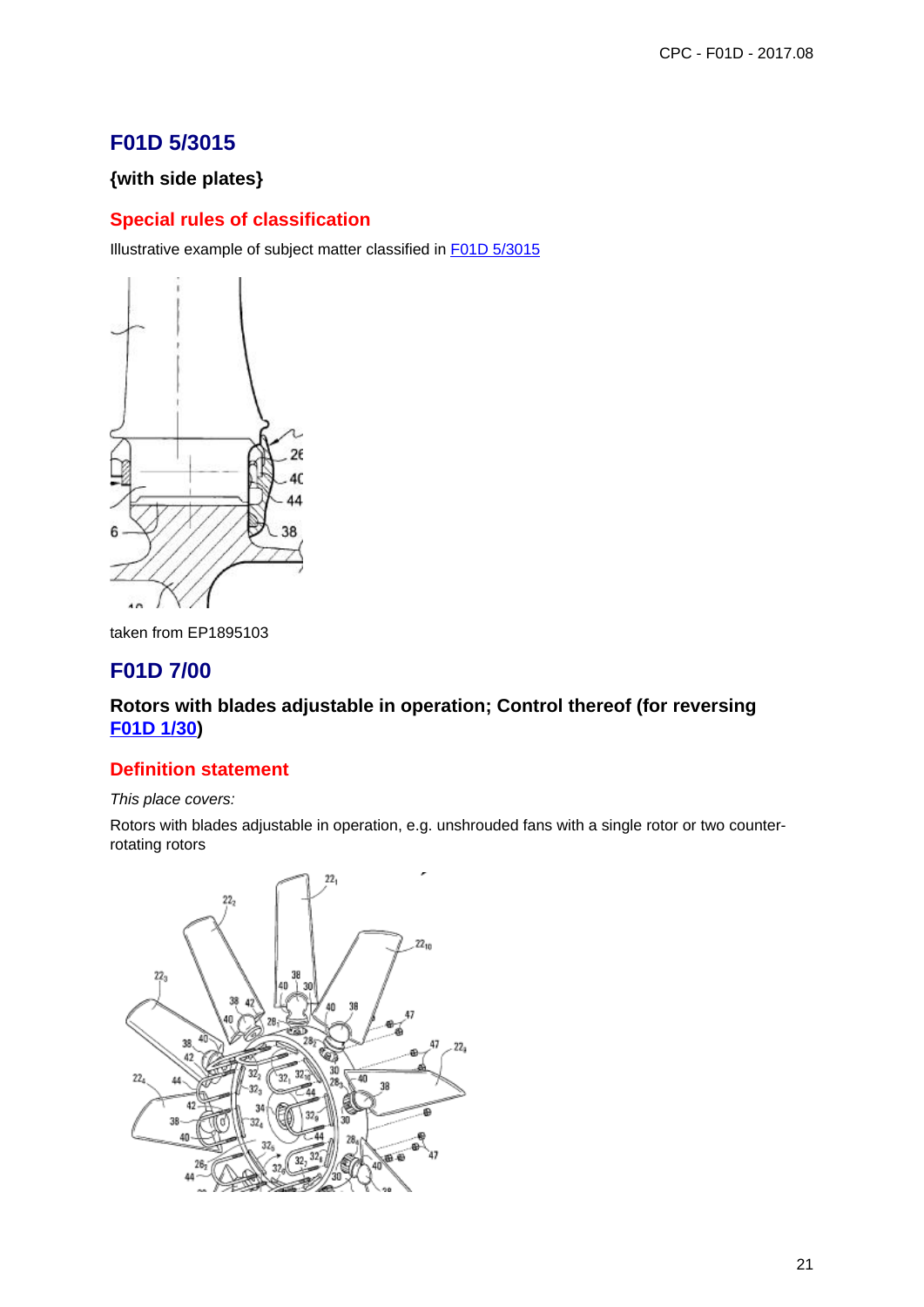taken from US2006188375

#### **References**

#### **Limiting references**

This place does not cover:

| <b>Rotors</b><br>, for reversing |  |
|----------------------------------|--|

## **F01D 9/00**

**Stators (non-fluid guiding aspects of casings, regulating, controlling, or safety aspects, see the relevant groups)**

### **Definition statement**

This place covers:

Stators, i.e. stationary fluid guiding arrangements such as nozzles etc

#### **References**

#### **Informative references**

Attention is drawn to the following places, which may be of interest for search:

| Safety                | F01D 21/00                   |
|-----------------------|------------------------------|
| Casings               | F01D 25/24 and<br>F01D 25/26 |
| Regulation or control | F02C 9/00                    |

# **F01D 9/047**

### **{Nozzle boxes}**

### **Definition statement**

#### This place covers:

Nozzle boxes, i.e. usually a bladed section of a guiding apparatus with inner and outer shrouds segments that when assembled with several other nozzle boxes results in a stator structure. Two or four nozzle boxes form a complete circular fluid supply assembly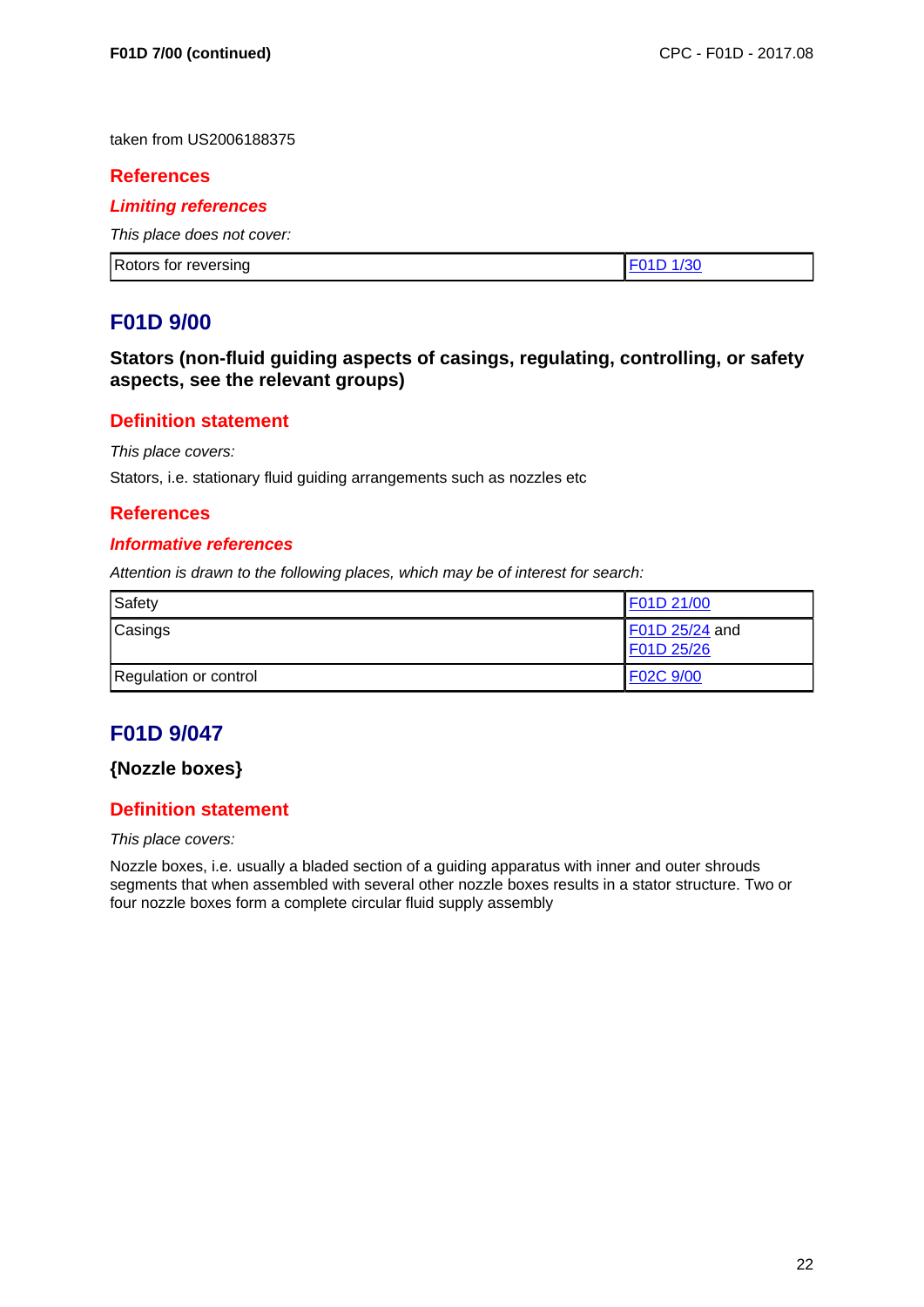Illustrative example of subject matter classified in F01D 9/047

![](_page_22_Figure_4.jpeg)

taken from EP1703083

# **F01D 9/048**

# **{for radial admission}**

### **Definition statement**

This place covers:

Nozzles or nozzles boxes forming a ring or a sector and in which working fluid is supplied radially onto a turbine stage or a turbine wheel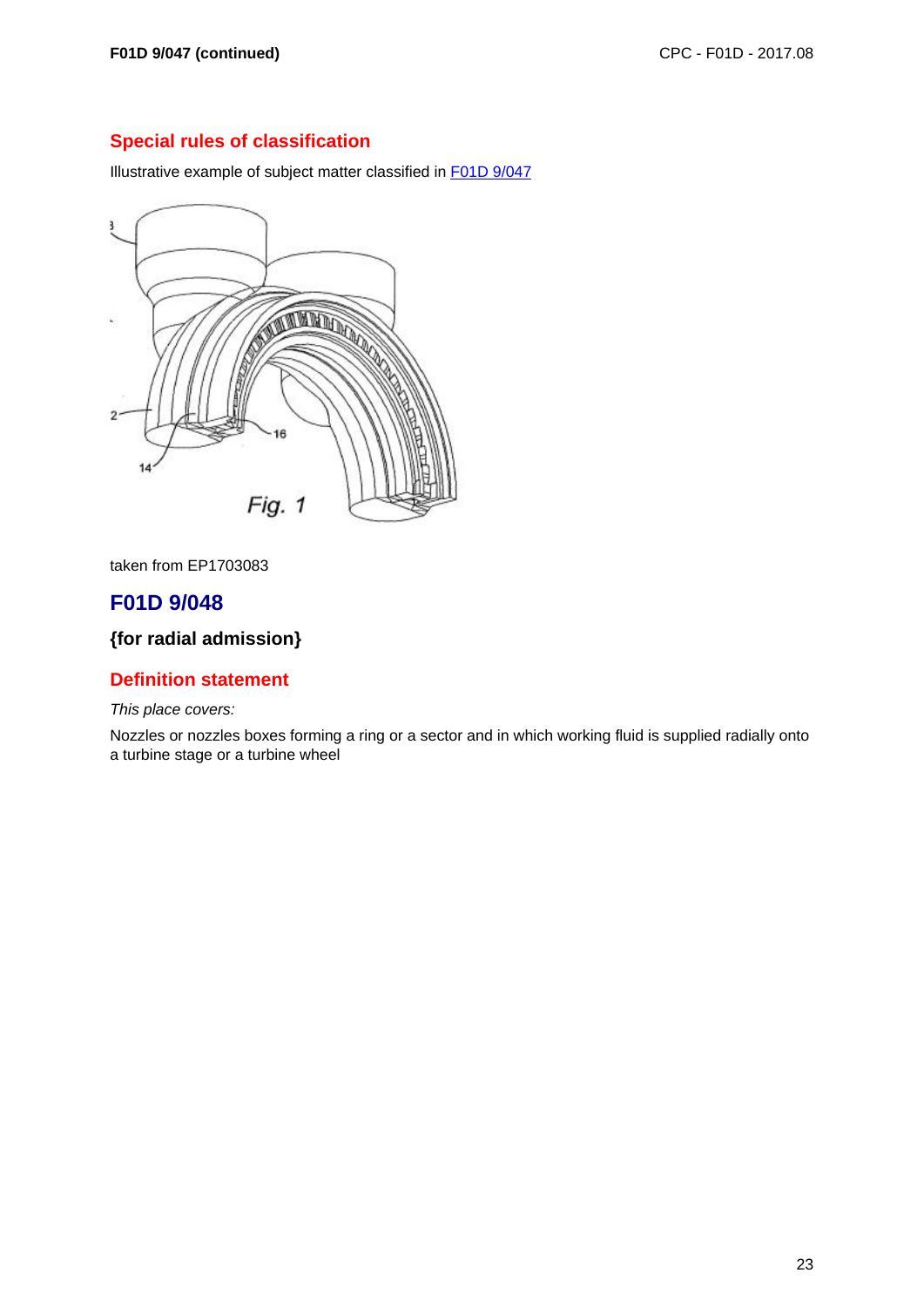Illustrative example of subject matter classified in F01D 9/048

![](_page_23_Figure_4.jpeg)

taken from US200805689

# **F01D 9/06**

## **Fluid supply conduits to nozzles or the like**

### **Definition statement**

#### This place covers:

The fluid conduits themselves, i.e. anything that supplies fluid into the casing of the turbine or ducts fluid around the casing, e.g. from a bleed valve to the user or a hot section of the turbine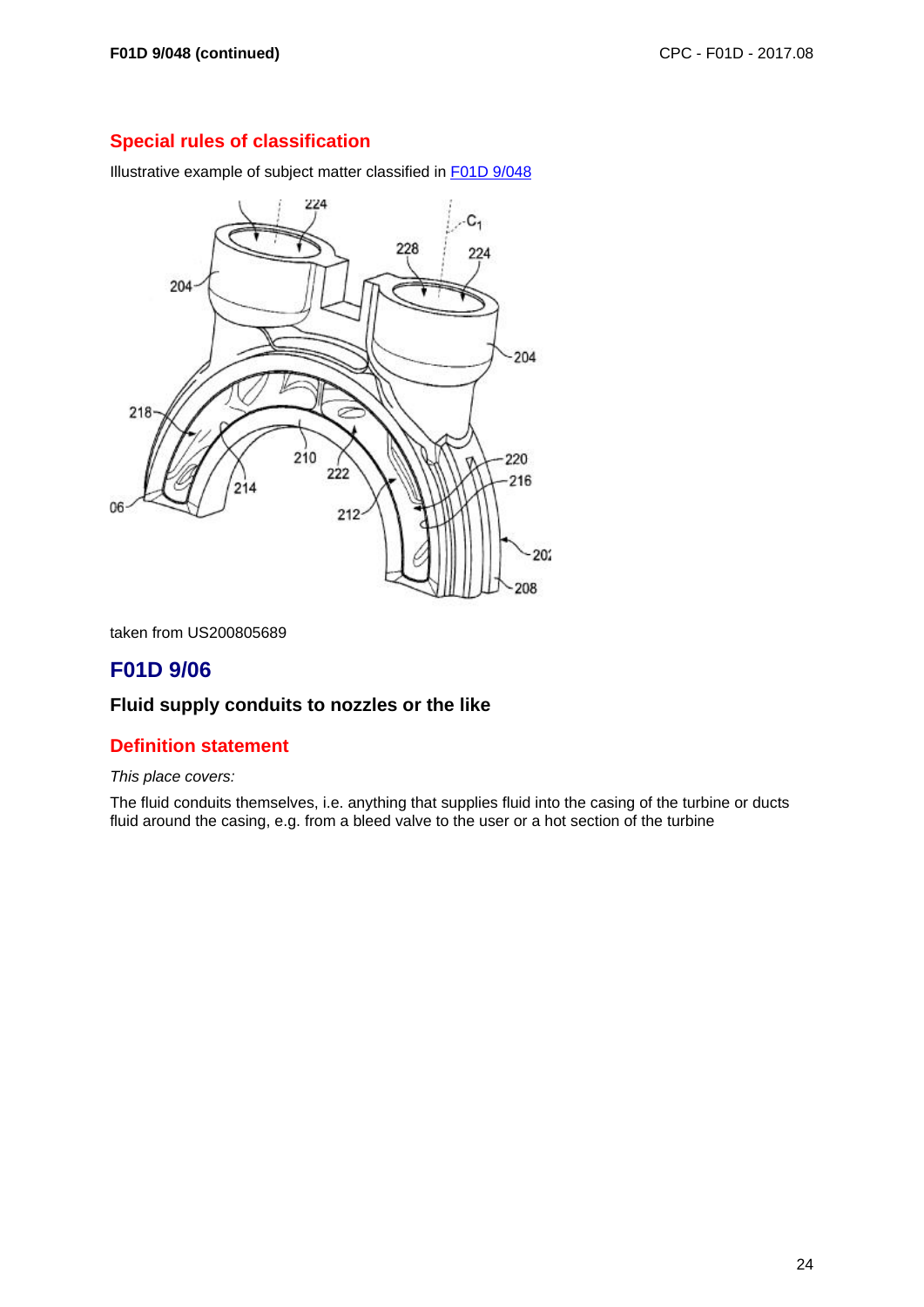Illustrative example of subject matter classified in F01D 9/06

![](_page_24_Picture_4.jpeg)

taken from EP967376

## **F01D 9/065**

**{Fluid supply or removal conduits traversing the working fluid flow, e.g. for lubrication-, cooling-, or sealing fluids (see also F01D 25/16, F01D 25/24 and F01D 25/26)}**

### **References**

#### **Informative references**

| Bearings       | F01D 25/16 |
|----------------|------------|
| Casings        | F01D 25/24 |
| Double casings | F01D 25/26 |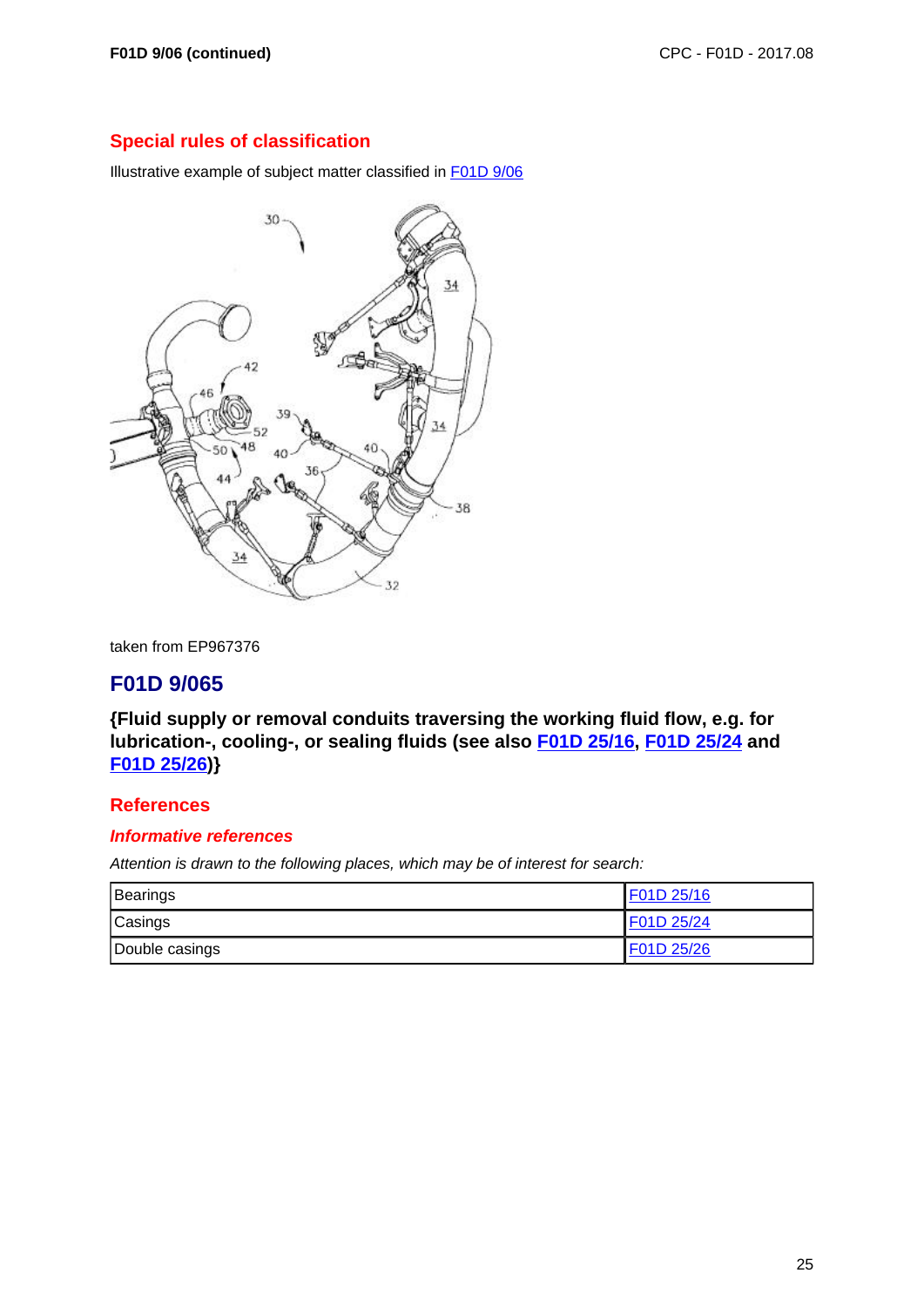Illustrative example of subject matter classified in F01D 9/065

![](_page_25_Figure_4.jpeg)

taken from US2010275572

# **F01D 11/00**

**Preventing or minimising internal leakage of working-fluid, e.g. between stages (sealings in general F16J {; sealing arrangements for transition ducts of combustor cans F01D 9/023})**

### **References**

#### **Limiting references**

This place does not cover:

| Sealing issues related to centrifugal compressors | <b>FO4D</b>     |
|---------------------------------------------------|-----------------|
| Sealing in general                                | F <sub>16</sub> |

#### **Informative references**

| Sealing arrangements for transition ducts of combustor cans | F01D 9/023 |
|-------------------------------------------------------------|------------|
|-------------------------------------------------------------|------------|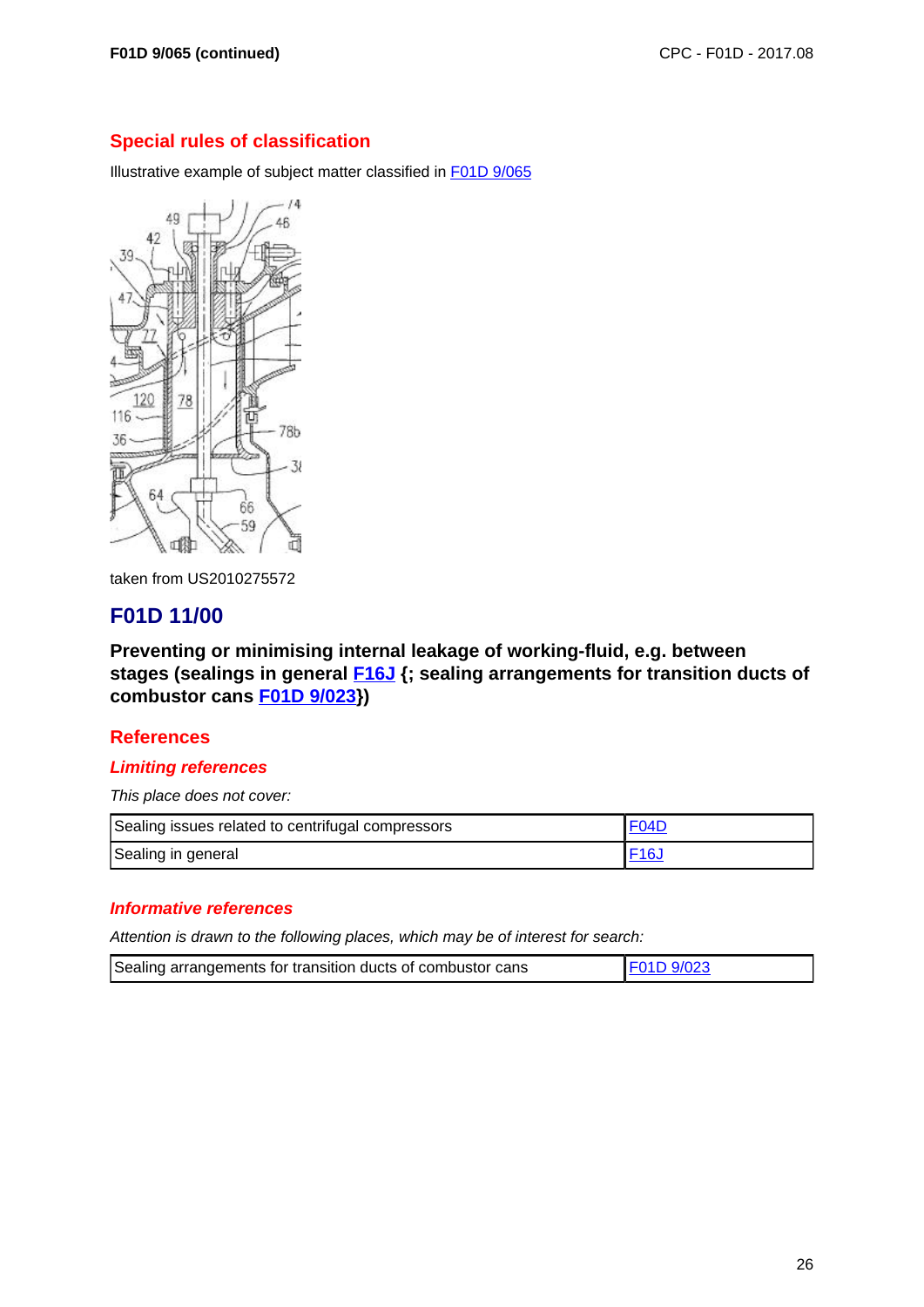# **F01D 11/001**

# **{for sealing space between stator blade and rotor}**

## **Special rules of classification**

Illustrative example of subject matter classified in F01D 11/00

![](_page_26_Picture_5.jpeg)

taken from US3146938

# **F01D 11/003**

# **{by packing rings; Mechanical seals}**

### **Special rules of classification**

Illustrative example of subject matter classified in F01D 11/003

![](_page_26_Figure_11.jpeg)

taken from GB866636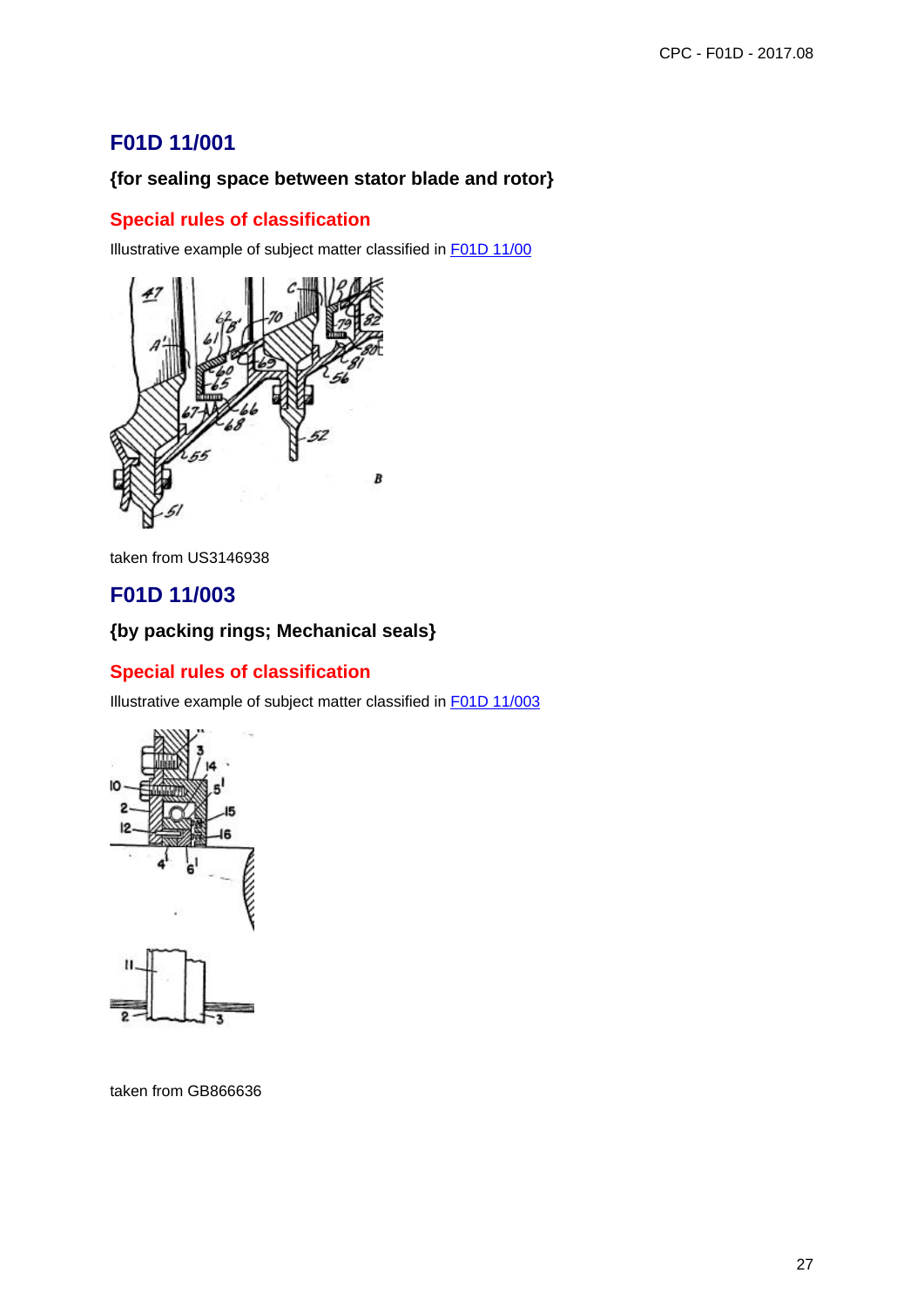# **F01D 11/20**

## **Actively adjusting tip-clearance**

### **References**

### **Informative references**

Attention is drawn to the following places, which may be of interest for search:

| Blade<br>e tip magnetic field sensors |  |
|---------------------------------------|--|

# **F01D 11/24**

### **by selectively cooling-heating stator or rotor components**

## **Special rules of classification**

Illustrative example of subject matter classified in F01D 11/24

![](_page_27_Picture_11.jpeg)

taken from EP1555394

# **F01D 13/00**

**Combinations of two or more machines or engines (F01D 15/00 takes precedence; regulating or controlling, see the relevant groups; combinations of two or more pumps F04; fluid gearing F16H)**

### **References**

#### **Limiting references**

This place does not cover:

| Adaptations of machines or engines for special use; Combinations of | F01D 15/00 |
|---------------------------------------------------------------------|------------|
| engines with devices driven thereby                                 |            |

#### **Informative references**

| Combinations of two or more pumps | <b>F04D</b>       |
|-----------------------------------|-------------------|
| Fluid gearing                     | F <sub>16</sub> H |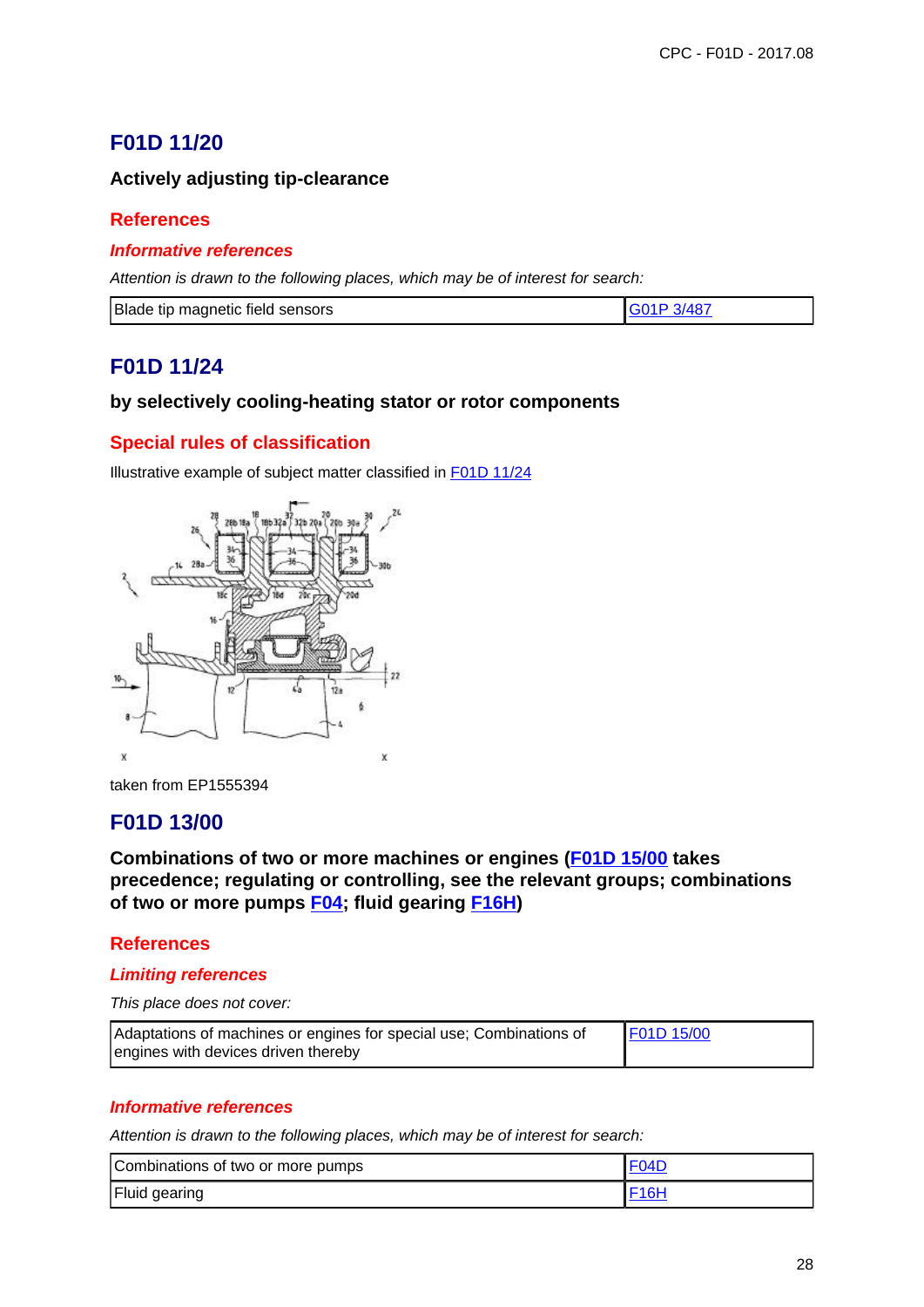# **F01D 13/003**

## **{with at least two independent shafts, i.e. cross-compound}**

## **Special rules of classification**

Illustrative example of subject matter classified in F01D 13/003

![](_page_28_Figure_5.jpeg)

taken from JP359003104

# **F01D 13/006**

# **{one being a reverse turbine}**

## **Definition statement**

This place covers:

Machines or engines containing a separate turbine for reverse operation

![](_page_28_Figure_12.jpeg)

taken from US4245467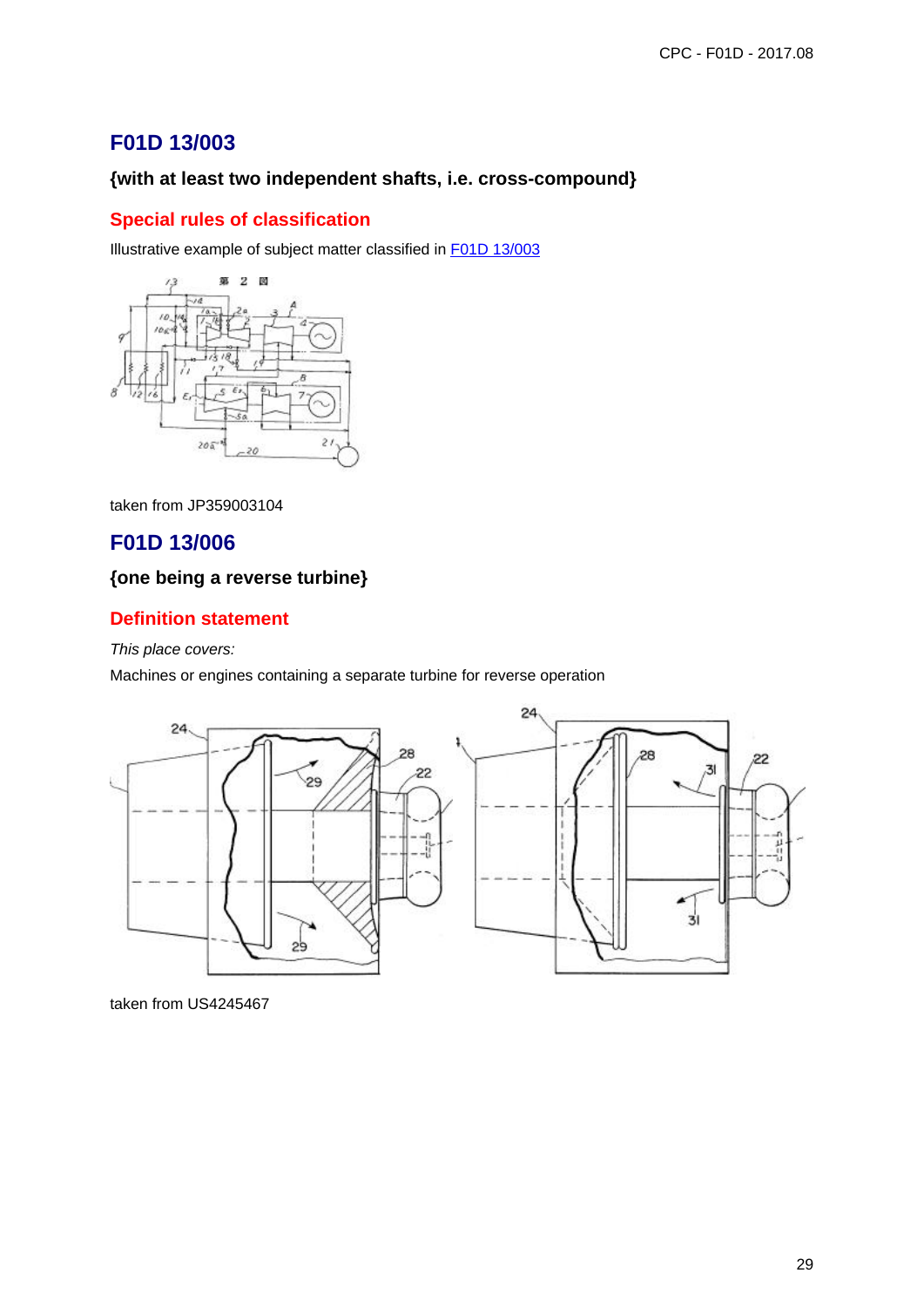# **F01D 13/02**

## **Working-fluid interconnection of machines or engines**

## **Special rules of classification**

Illustrative example of subject matter classified in F01D 13/02

![](_page_29_Figure_5.jpeg)

taken from US4986732

# **F01D 15/00**

**Adaptations of machines or engines for special use; Combinations of engines with devices driven thereby (regulating or controlling see the relevant groups; aspects predominantly concerning driven devices, see the relevant classes for the devices)**

#### **Definition statement**

#### This place covers:

Adaptation off machines or engines for special use, combinations of engines with devices driven thereby: gas turbines in combination with pumps, electrical generators, turbines specifically adapted for driving vehicles, air turbines used in compressed air driven power tools or dentistry applications

### **References**

#### **Informative references**

Attention is drawn to the following places, which may be of interest for search:

| Dental machines            | A61C 1/00         |
|----------------------------|-------------------|
| Portable grinding machines | <b>B24B 23/00</b> |

# **F01D 15/10**

### **Adaptations for driving, or combinations with, electric generators**

#### **References**

#### **Informative references**

|  | Features relating to the electrical generator | H02K |
|--|-----------------------------------------------|------|
|--|-----------------------------------------------|------|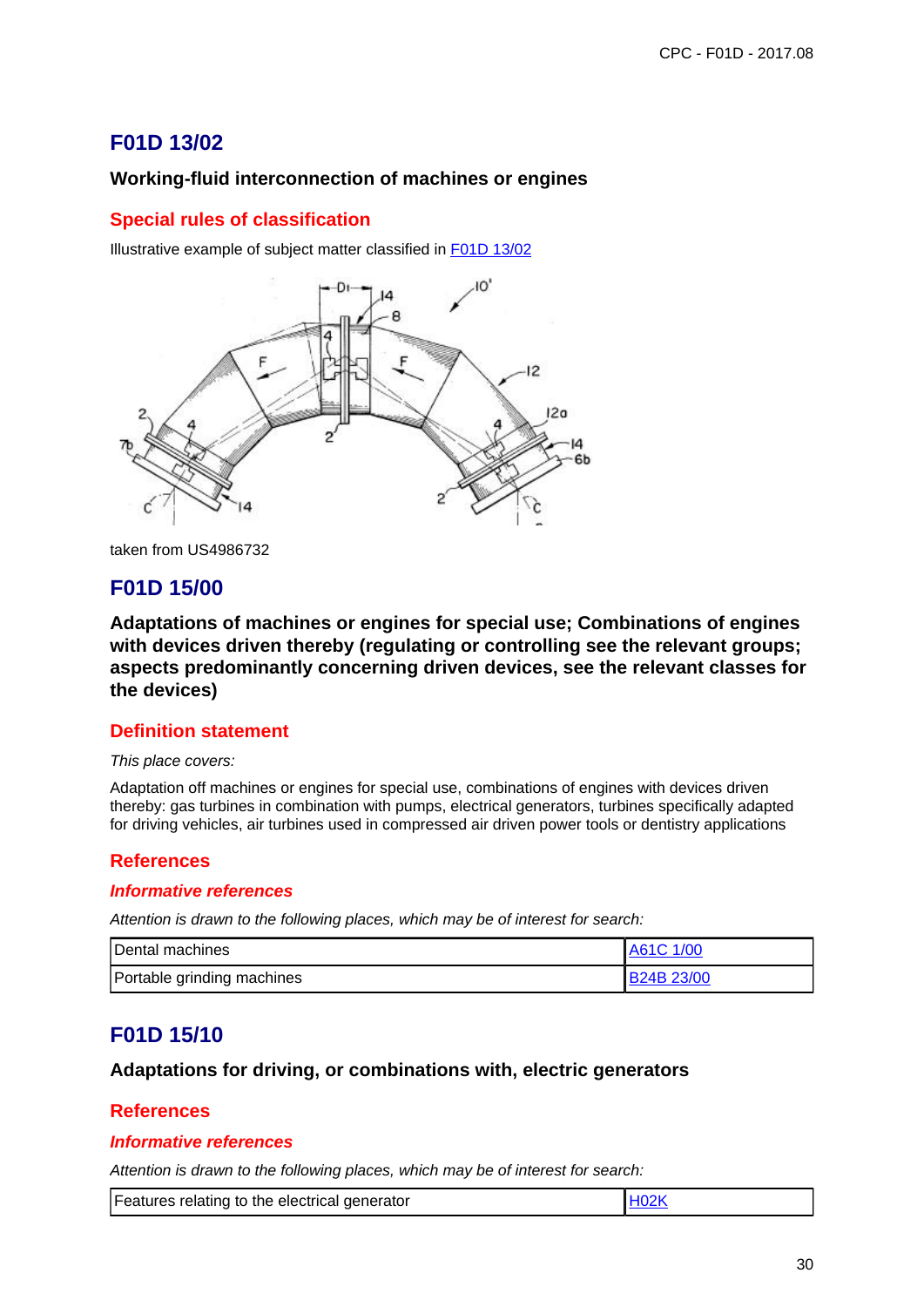# **F01D 17/00**

**Regulating or controlling by varying flow (for reversing F01D 1/30; by varying rotor-blade position F01D 7/00; specially for starting F01D 19/00; shutting-down F01D 21/00; regulating or controlling in general G05 {; specially adapted for hand-held tools or the like F01D 15/06})**

### **References**

#### **Informative references**

Attention is drawn to the following places, which may be of interest for search:

| Regulating or controlling by varying flow for reversing | F01D 1/30  |
|---------------------------------------------------------|------------|
| Specially for starting                                  | F01D 19/00 |
| Shutting-down                                           | F01D 21/00 |
| Regulating or controlling in general                    | G05        |

# **F01D 17/06**

#### **responsive to speed**

#### **References**

#### **Informative references**

Attention is drawn to the following places, which may be of interest for search:

| Measurement of rotational speed |  |
|---------------------------------|--|
|---------------------------------|--|

### **F01D 17/08**

#### **responsive to condition of working-fluid, e.g. pressure**

#### **References**

#### **Informative references**

Attention is drawn to the following places, which may be of interest for search:

| .<br>Pressure sensors |  |
|-----------------------|--|

## **F01D 17/165**

**{for radial flow, i.e. the vanes turning around axes which are essentially parallel to the rotor centre line (F01D 17/167 takes precedence)}**

#### **Definition statement**

#### This place covers:

Vanes assemblies usually activated by a unison ring or the like in which the vanes are turning uniformly around an axis that is parallel to the rotor main axis, e.g. like in a conventional automotive turbocharger assembly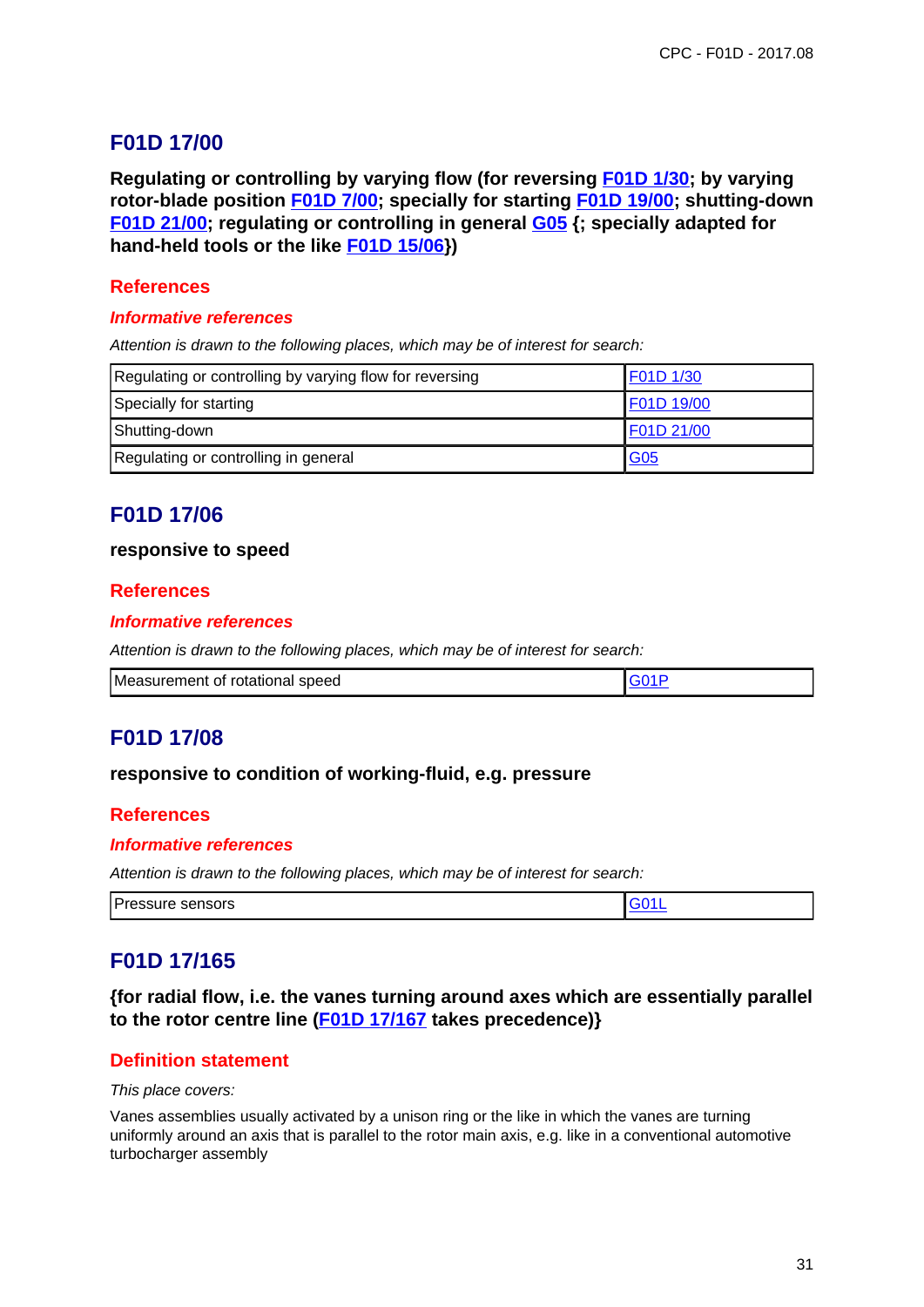If specific for turbochargers classify also in F05D 2220/40 as additional information or F02C 6/12 as invention information

Illustrative example of subject matter classified in F01D 17/165

![](_page_31_Picture_5.jpeg)

taken from US2003014972

# **F01D 17/167**

### **{of vanes moving in translation}**

### **Special rules of classification**

If specific for turbochargers classify also in F05D 2220/40 as additional information or F02C 6/12 as invention information

## **F01D 19/00**

**Starting of machines or engines; Regulating, controlling, or safety means in connection therewith (warming-up before starting F01D 25/10; turning or inching gear F01D 25/34)**

#### **References**

#### **Informative references**

| Warming-up before starting                                                 | F01D 25/10 |
|----------------------------------------------------------------------------|------------|
| Turning or inching gear                                                    | F01D 25/34 |
| Control of a generator (circuit) during starting/stopping of driving means | H02P 9/08  |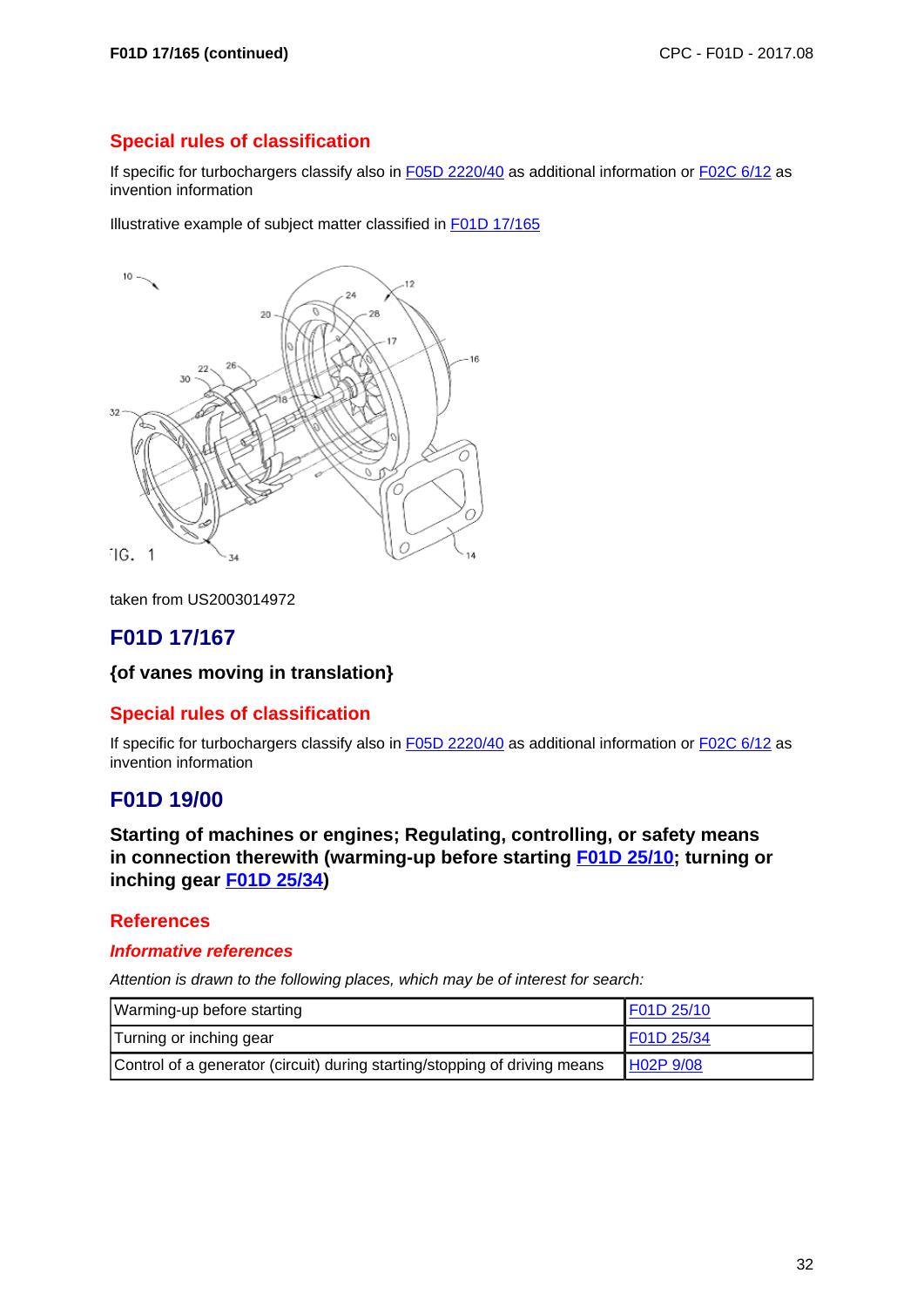# **F01D 21/00**

### **Shutting-down of machines or engines, e.g. in emergency; Regulating, controlling, or safety means not otherwise provided for**

### **Definition statement**

This place covers:

Shutting-down of machines or engines, e.g. in emergency; regulating, controlling, or safety means not otherwise provided for, e.g. shutting down operations or methods should be classified in here if none of the sub groups apply

# **F01D 21/003**

### **{Arrangements for testing or measuring (for measuring vibrations G01H)}**

### **Relationships with other classification places**

| Measurements by optical means     | <b>G01B</b>       |
|-----------------------------------|-------------------|
| Measuring vibrations              | <b>G01H</b>       |
| Measuring linear or angular speed | G <sub>0</sub> 1P |

# **F01D 21/16**

#### **Trip gear**

### **Definition statement**

This place covers:

Trip mechanisms for trip valves

![](_page_32_Figure_15.jpeg)

taken from US4379544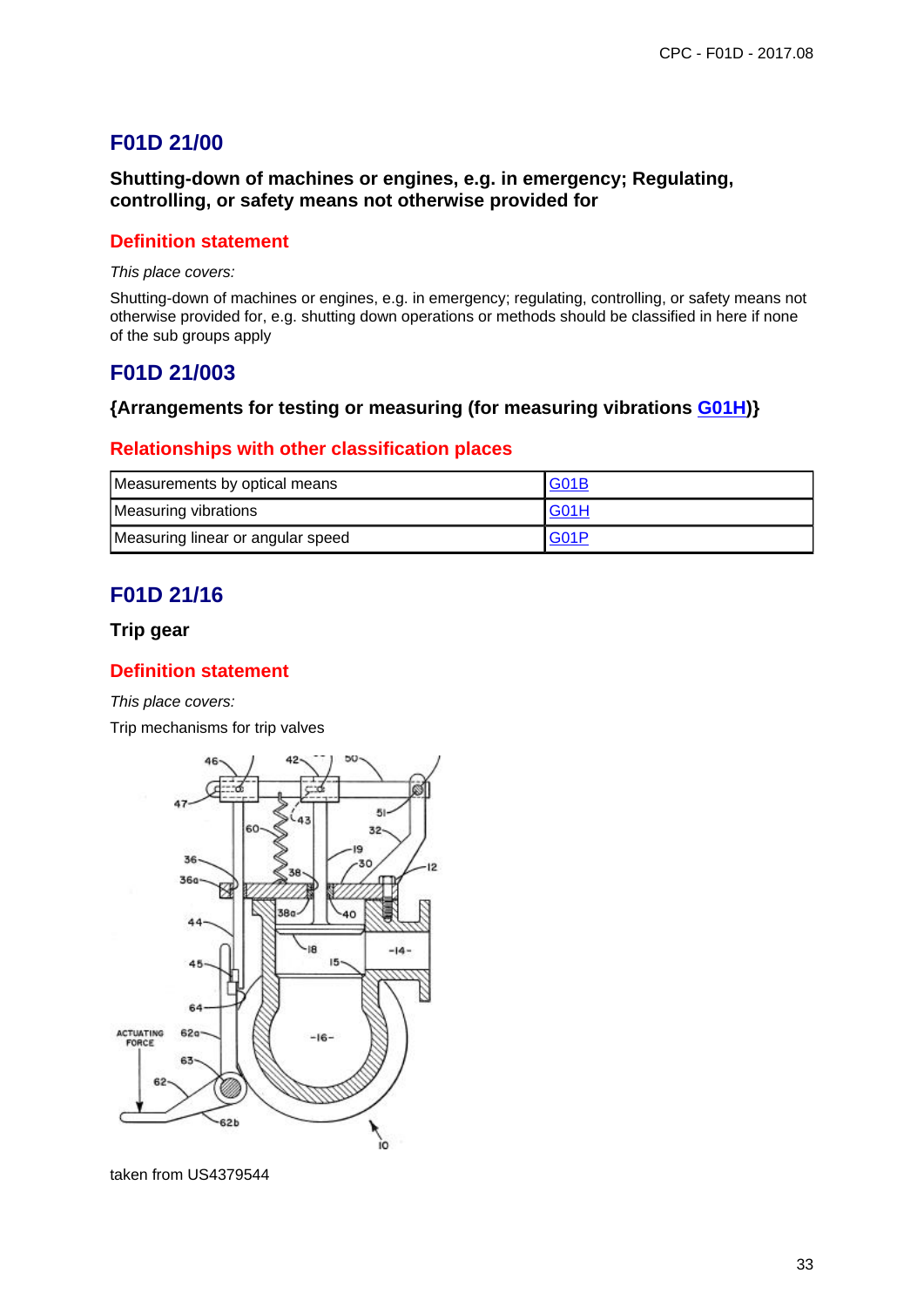# **F01D 23/00**

### **Non-positive-displacement machines or engines with movement other than pure rotation, e.g. of endless-chain type**

### **Definition statement**

This place covers:

Illustrative example of subject matter classified in this group:

![](_page_33_Figure_6.jpeg)

taken from DE3139802

# **F01D 25/002**

### **{Cleaning of turbomachines}**

#### **References**

#### **Informative references**

Attention is drawn to the following places, which may be of interest for search:

| Cleaning in general                | <b>BO8F</b> |
|------------------------------------|-------------|
| <b>IAdministration of workflow</b> | G06Q 10/00  |

## **F01D 25/16**

## **Arrangement of bearings; Supporting or mounting bearings in casings (bearings per se F16C)**

#### **References**

#### **Informative references**

| Bearings in general |  |
|---------------------|--|
|---------------------|--|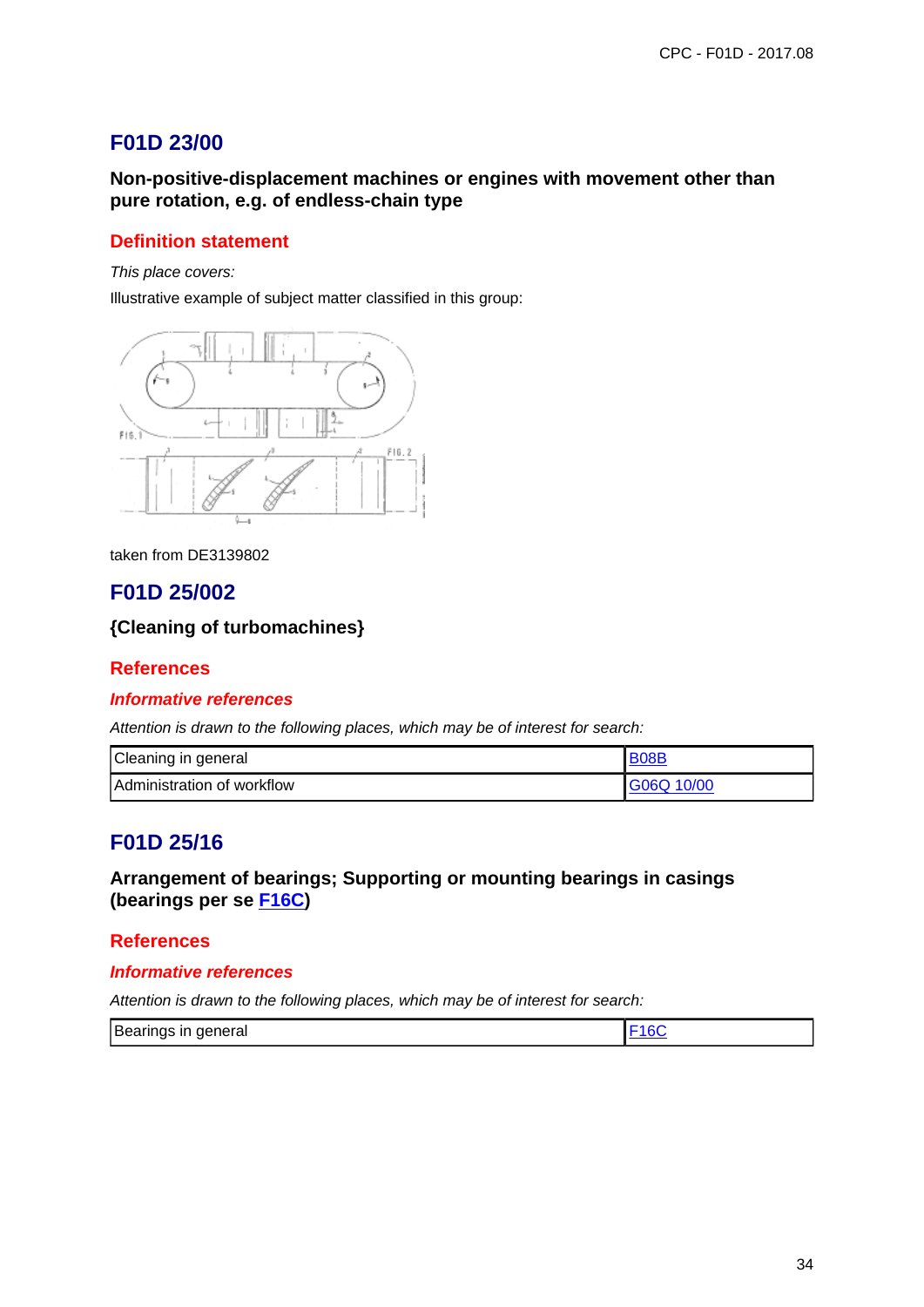Illustrative example of subject matter classified in F01D 25/16

![](_page_34_Figure_4.jpeg)

representative image taken from EP1013896

This subgroup also contains features relating to turbochargers.

If information is presented about the overall bearing configuration see also F02C 7/06.

If specific for turbochargers classify also in F05D 2220/40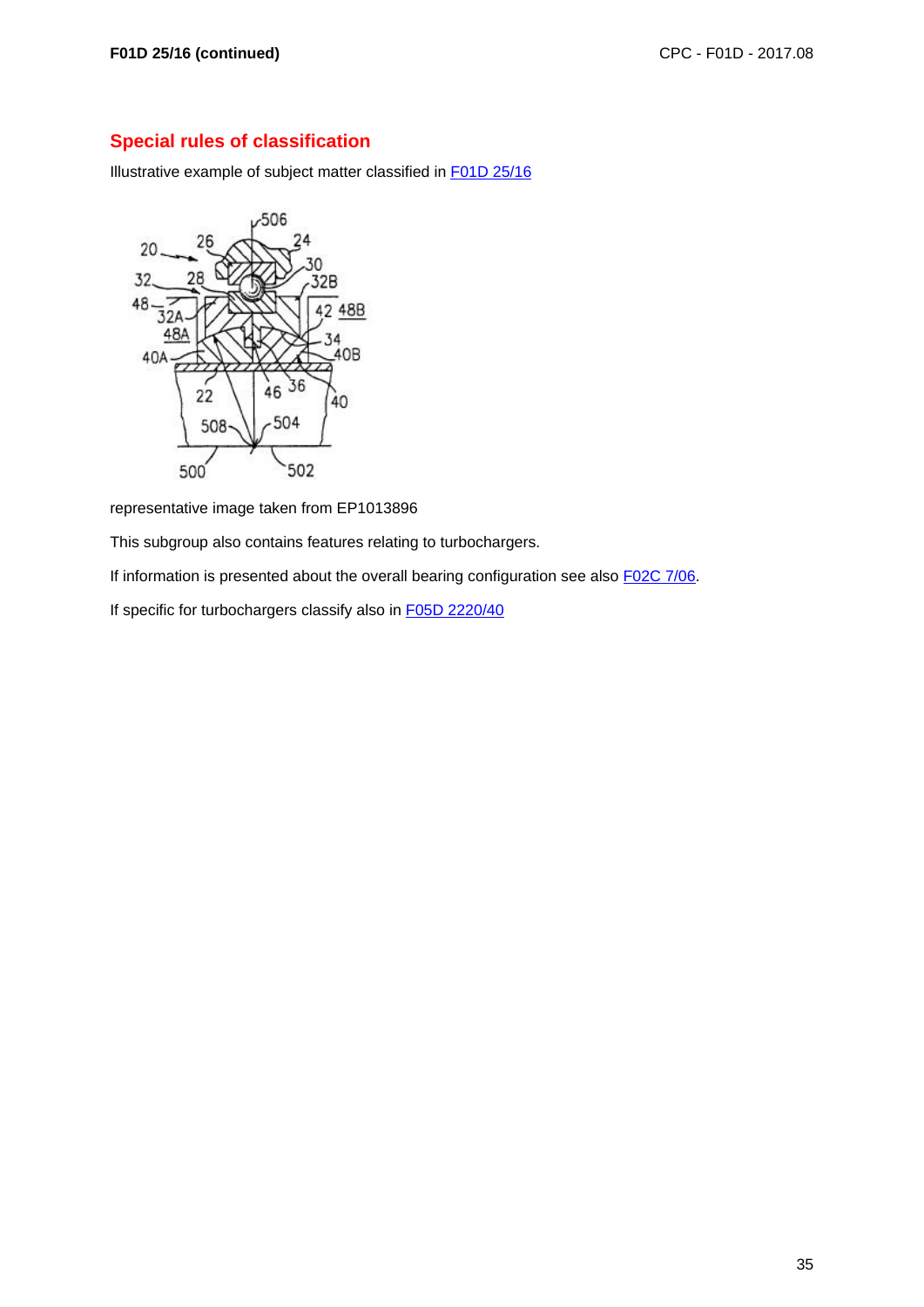# **F01D 25/162**

# **{Bearing supports}**

# **Special rules of classification**

Illustrative example of subject matter classified in F01D 25/162

![](_page_35_Figure_5.jpeg)

taken from EP1630358 and US5080555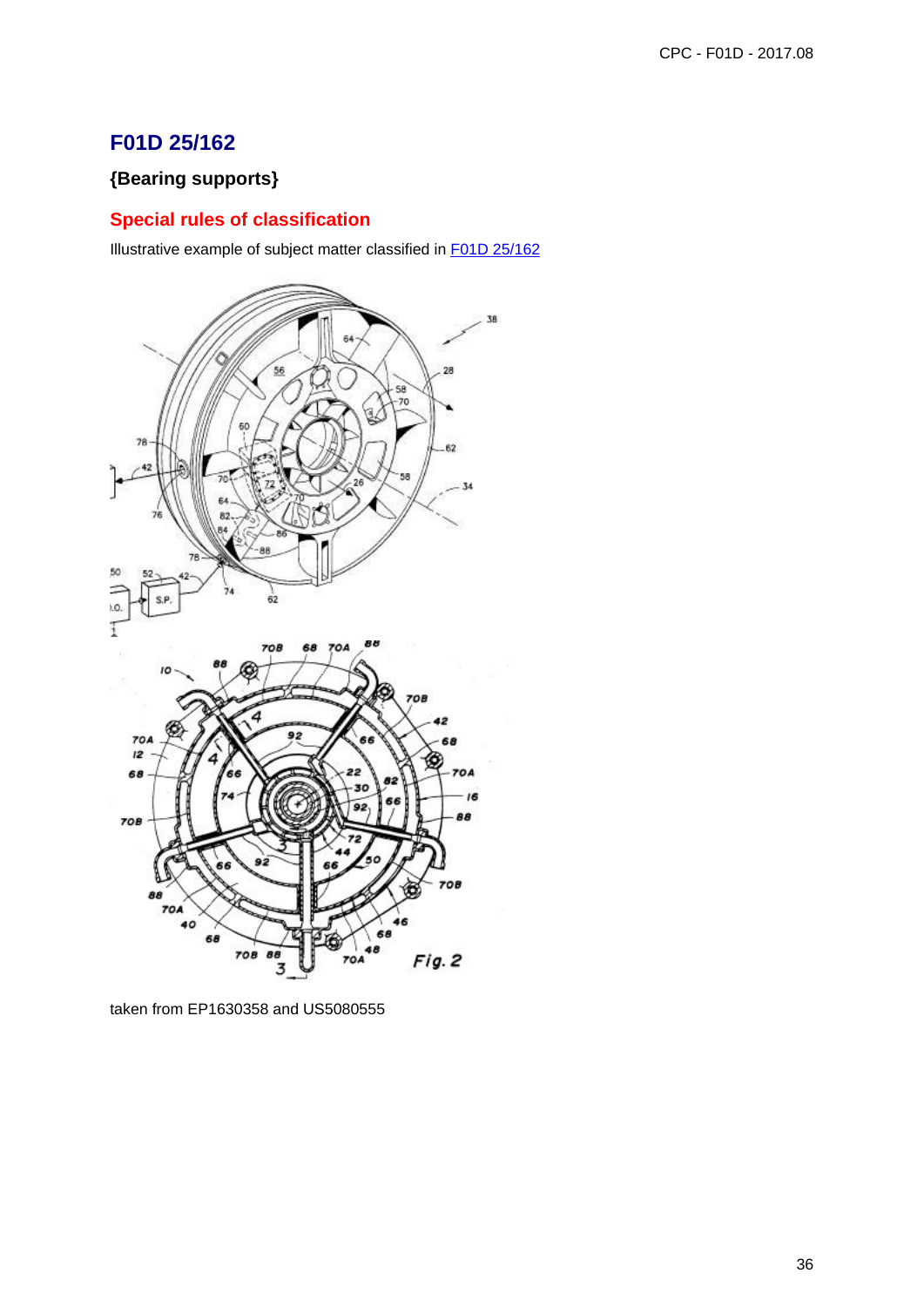# **F01D 25/164**

# **{Flexible supports; Vibration damping means associated with the bearing}**

## **Special rules of classification**

Illustrative example of subject matter classified in F01D 25/164

![](_page_36_Figure_5.jpeg)

taken from EP1553324

# **F01D 25/166**

## **{Sliding contact bearing (gas bearings F01D 25/22)}**

### **References**

### **Informative references**

Attention is drawn to the following places, which may be of interest for search:

| Gas bearings in turbomachines |  |
|-------------------------------|--|

## **Special rules of classification**

Illustrative example of subject matter classified in F01D 25/166

![](_page_36_Figure_15.jpeg)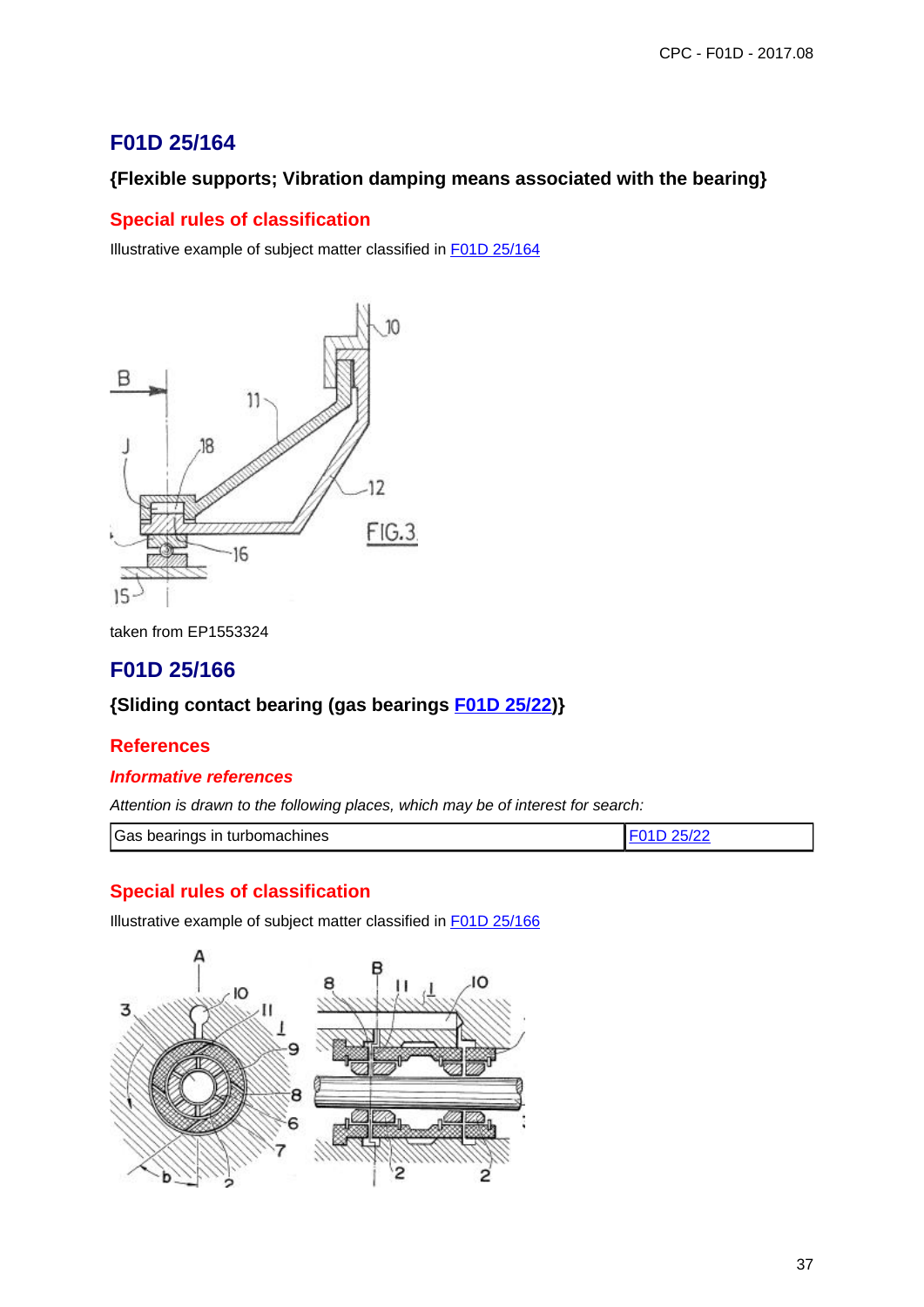taken from US4371219

# **F01D 25/168**

### **{for axial load mainly}**

### **Special rules of classification**

Illustrative example of subject matter classified in F01D 25/168

![](_page_37_Figure_7.jpeg)

taken from US2005047690 and US2005147335

# **F01D 25/18**

#### **Lubricating arrangements (of machines or engines in general F01M)**

#### **Definition statement**

This place covers:

Aspects related to lubrication of the engine such as lubrication circuits, lubricant supply, scavenging and the like, covers also features relating to turbochargers and lubrication thereof

#### **References**

#### **Informative references**

Attention is drawn to the following places, which may be of interest for search:

| Lubricating arrangements of machines or engines in general | <b>IF01M</b> |
|------------------------------------------------------------|--------------|
|------------------------------------------------------------|--------------|

### **Special rules of classification**

If specific for turbochargers classify also in F05D 2220/40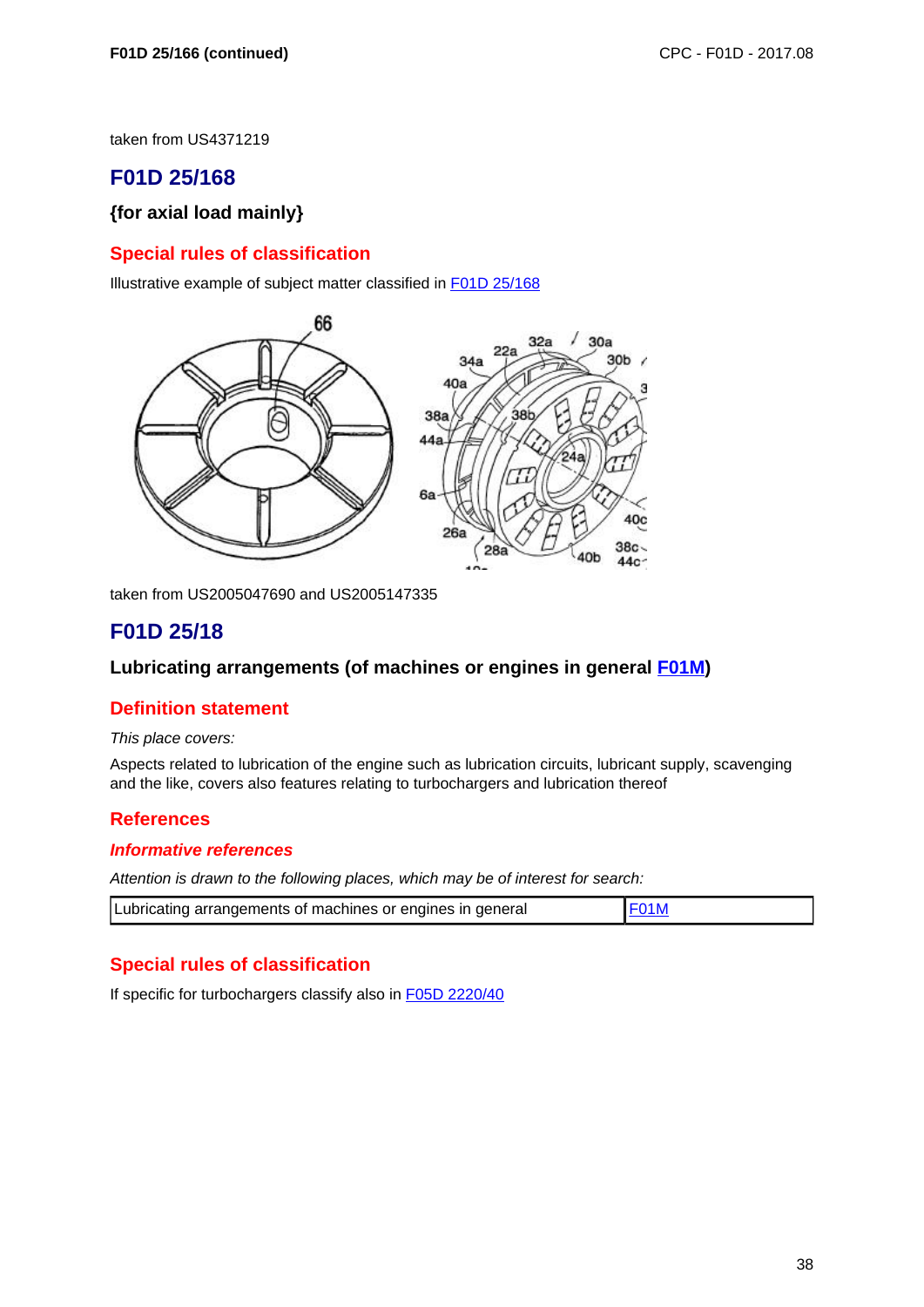# **F01D 25/24**

**Casings (modified for heating or cooling F01D 25/14); Casing parts, e.g. diaphragms, casing fastenings (casings for rotary machines or engines in general F16M {; special arrangements in stators dealing with breaking-off of part of rotor F01D 21/045})**

## **Definition statement**

This place covers:

Casings for turbomachinery and also features relating to turbocharger casings.

### **References**

#### **Informative references**

Attention is drawn to the following places, which may be of interest for search:

| Special arrangements in stators dealing with breaking-off of part of rotor | F01D 21/045 |
|----------------------------------------------------------------------------|-------------|
| Casings modified for heating or cooling                                    | F01D 25/14  |
| Casings for rotary machines or engines in general                          | <b>F16M</b> |

## **Special rules of classification**

If specific for turbochargers classify also in F05D 2220/40

# **F01D 25/285**

### **{Temporary support structures, e.g. for testing, assembling, installing, repairing; Assembly methods using such structures}**

### **References**

#### **Informative references**

| Devices holding or positioning work or tools | <b>B23Q</b> |
|----------------------------------------------|-------------|
| Tools for holding and clamping               | <b>B25B</b> |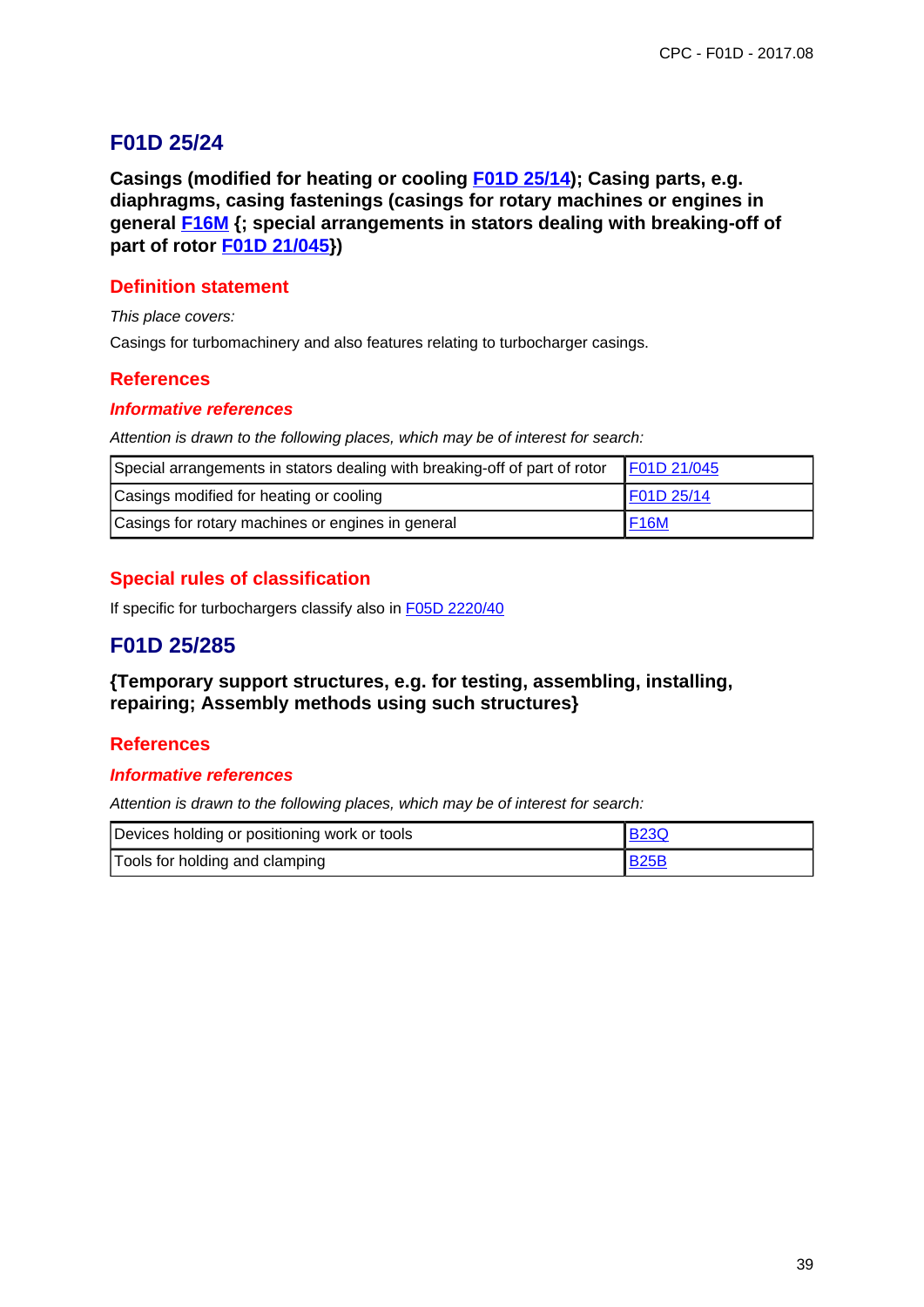Illustrative example of subject matter classified in F01D 25/285

![](_page_39_Figure_4.jpeg)

taken from GB1211313

# **F01D 25/30**

### **Exhaust heads, chambers, or the like**

### **References**

### **Informative references**

Attention is drawn to the following places, which may be of interest for search:

| Silencing or noise abatement in jet pipes or walls | F02K 1/827       |
|----------------------------------------------------|------------------|
| Noise attenuators in general                       | <b>G10K11/00</b> |

## **Special rules of classification**

Illustrative example of subject matter classified in F01D 25/30

![](_page_39_Figure_14.jpeg)

taken from EP1262666 and US3945760

• Classify in **F05D 2260/96** in case of noise suppression.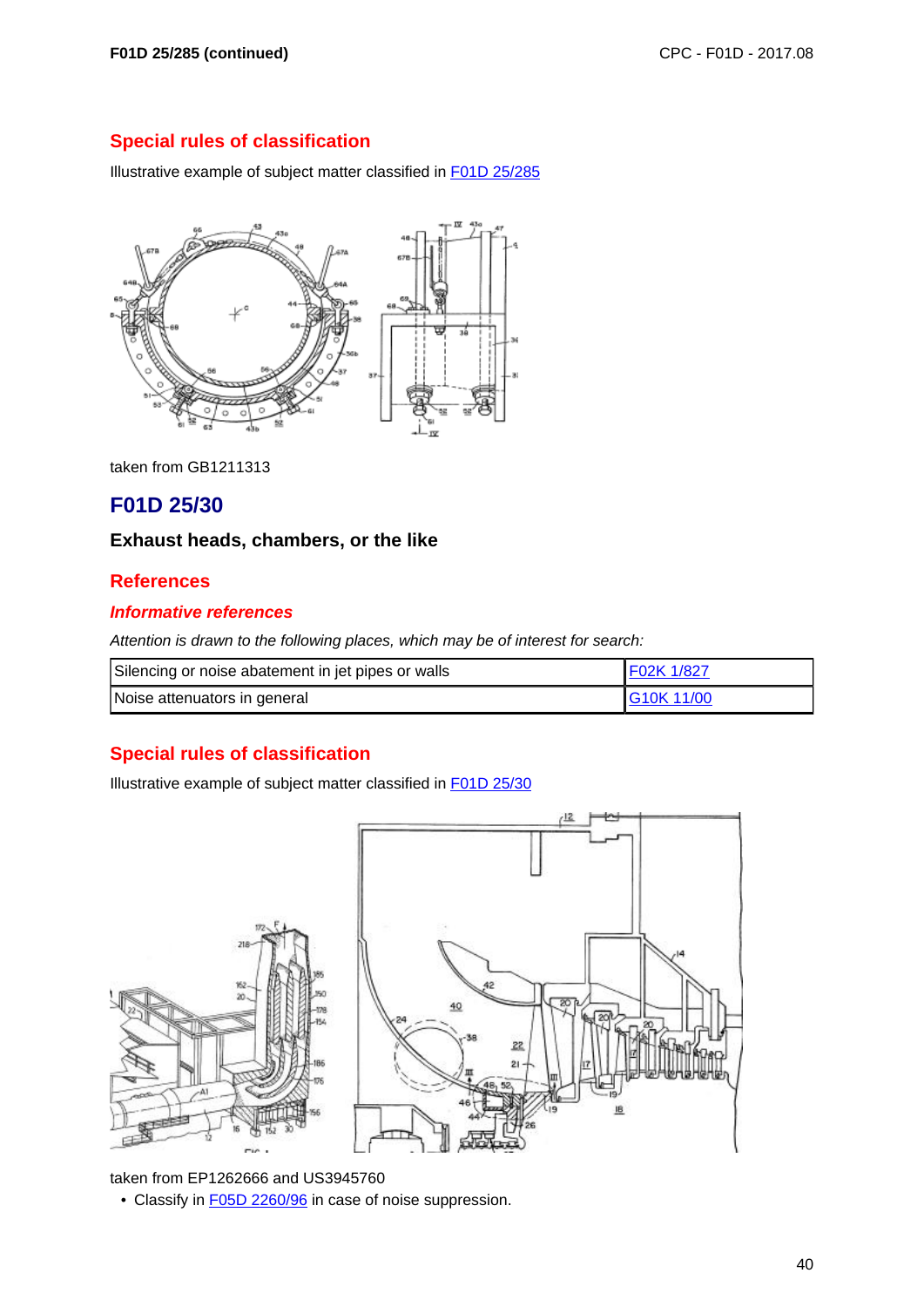# **F01D 25/305**

# **{with fluid, e.g. liquid injection}**

### **Definition statement**

This place covers:

Exhaust heads or chambers or diffusers comprising an additional injection of fluid such as air or liquids for any desired purpose such as cooling, cleaning of exhaust, deswirling etc.

## **Special rules of classification**

Illustrative example of subject matter classified in F01D 25/305

![](_page_40_Figure_8.jpeg)

taken from US3885822